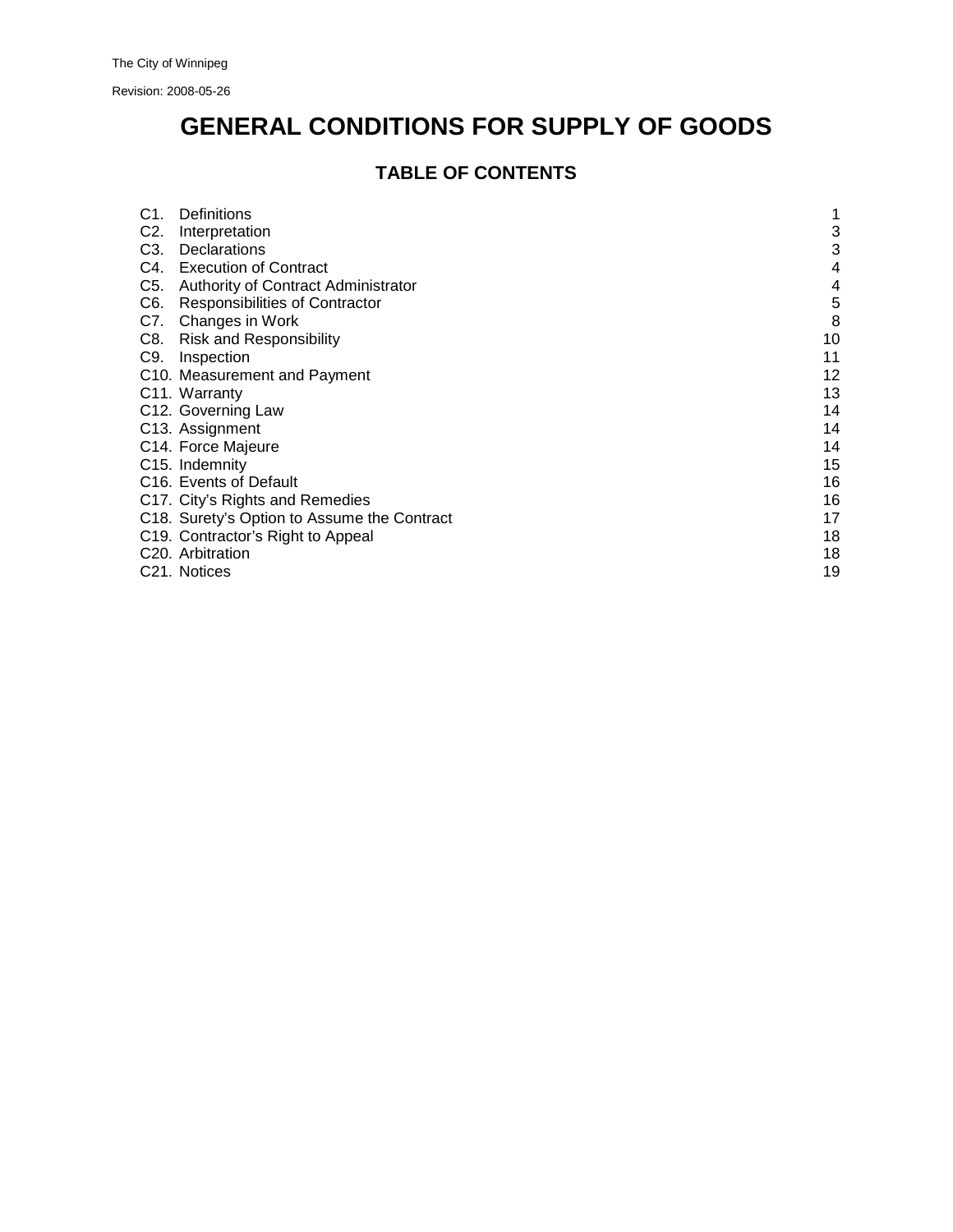# **GENERAL CONDITIONS FOR SUPPLY OF GOODS**

#### <span id="page-1-0"></span>**C1. DEFINITIONS**

- C1.1 Where used in these General Conditions and in the other documents forming part of the Contract:
	- (a) "**Award Authority**" means the authority having the jurisdiction to award the Contract according to the City's by-laws, policies or procedures;
	- (b) "**Bid**" means the documents and other things, including but not limited to forms contained in the Bid Submission, which must be completed or provided and submitted by the Submission Deadline in order to constitute a responsive offer;
	- (c) "**Bid Opportunity**" means the Bid Submission, the Bidding Procedures, these General Conditions, the Supplemental Conditions, the Specifications, the Drawings and all addenda;
	- (d) "**Bid Submission**" means that portion of the Bid Opportunity by that name which contains forms to be included in the Bid;
	- (e) "**Bidder**" means any person submitting a Bid for the Work;
	- (f) "**Bidding Procedures**" means the portion of the Bid Opportunity by that name which sets out the terms and conditions governing the Bid, and a reference to a section, clause or subclause with the prefix "**B**" designates a section, clause or subclause in that portion of the Bid Opportunity;
	- (g) "**Business Day**" means any Calendar Day, other than a Saturday, Sunday, or a statutory or civic holiday;
	- (h) "**C**" designates a section, clause or subclause in these General Conditions;
	- (i) "**Calendar Day**" means the period from one midnight to the following midnight;
	- (j) "**Change in Work**" means an addition, deletion or modification to the Work as described in the Contract at the time that the Contract is awarded and includes modifications in quantity or nature of Plant, material or labour, methods, location or schedule;
	- (k) "**Chief Administrative Officer**" means the City employee holding that office or, if applicable, the successor to the authority or responsibility of such office;
	- (l) "**City**" means The City of Winnipeg as continued under The City of Winnipeg Charter, Statutes of Manitoba 2002, c. 39, and any subsequent amendments thereto;
	- (m) "**City Solicitor**" means the City employee holding that office or, if applicable, the successor to the authority or responsibility of such office;
	- (n) "**Contract**" means the combined documents consisting of either:
		- (i) the agreement forwarded to the Contractor pursuant to [C4](#page-4-0) and all schedules thereto (consisting of the Bid Opportunity and any documents and Drawings referred to and incorporated therein) together with the Bid and any submissions required to be made by the Contractor after award, and all amendments to the foregoing; or
		- (ii) the Purchase Order prepared and forwarded to the Contractor which shall be deemed to include the Bid Opportunity and any documents and Drawings referred to and incorporated therein, together with the Bid and any submissions required to be made by the Contractor after award and all amendments to the foregoing.
	- (o) "**Contract Administrator**" means the person designated as such in the Supplemental Conditions;
	- (p) "**Contract Price**" means the price agreed upon for the Work and any adjustments thereto which may be required or agreed to pursuant to the Contract;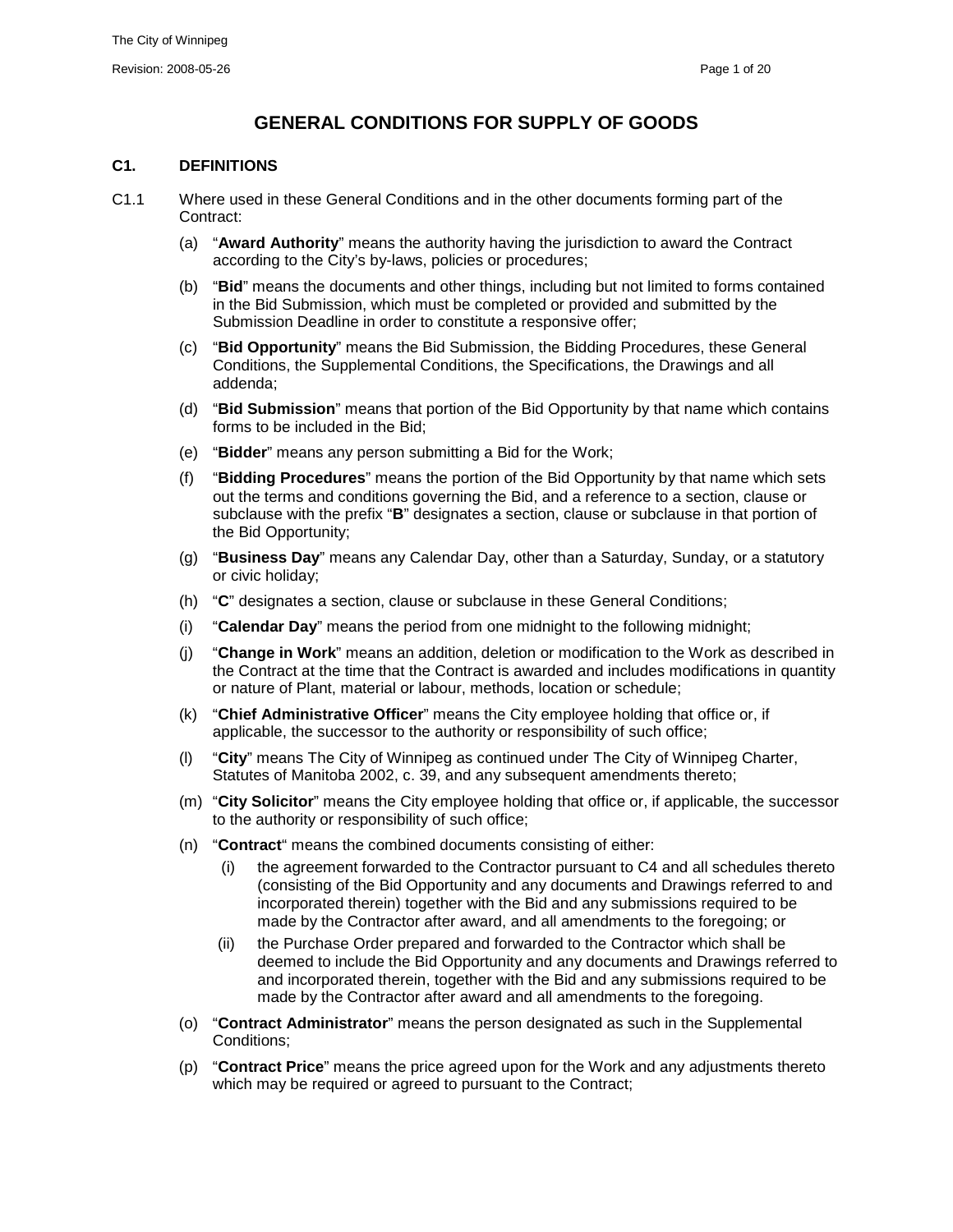- (q) "**Contractor**" means the person undertaking the performance of the Work under the terms of the Contract;
- (r) "**Council**" means the Council of The City of Winnipeg;
- (s) "**Drawings**" means drawings which show the nature and scope of the Work to be performed and which have been prepared or approved by the Contract Administrator and are referred to in the Contract;
- (t) "**Goods**" means any item, tangible or intangible, that the Contractor is required to provide to the City as the subject of the Contract;
- (u) "**Manager of Materials**" means the City employee holding that office or, if applicable, the successor to the authority or responsibility of such office;
- (v) "**may**" indicates an allowable action or feature which will not be evaluated;
- (w) "**must**" or "**shall**" indicates a mandatory requirement which will be evaluated on a pass/fail basis;
- (x) "**Person**" means an individual, firm, partnership, association or corporation, or any combination thereof, and includes heirs, administrators, executors or legal representatives of a person;
- (y) "**Plant**" means any things brought to or constructed upon the Site by the Contractor for the performance of the Work, including material, tools, equipment, consumable supplies, fuel, power and utility connections therefor, but does not include Goods;
- (z) "**Shop Drawings**" means all drawings, diagrams, illustrations, schedules, performance charts, brochures and other data which are prepared by the Contractor, Subcontractor, manufacturer, supplier or distributor and which illustrate some portion of the Work;
- (aa) "**should**" indicates a desirable action or feature which will be evaluated on a relative scale;
- (bb) "**Site**" means the lands and other places, including structures, on, under, in or through which the Work is to be performed but does not include a Contractor's facility;
- (cc) "**Specifications**" means the portion of the Bid Opportunity by that name which sets out the written description of the physical or functional characteristics of the Work, or any part thereof, including without limitation any requirement for testing or inspection, and a reference to a section, clause or subclause with the prefix "**E**" designates a section, clause or subclause in that portion of the Bid Opportunity;
- (dd) "**Subcontractor**" means a person contracting with the Contractor for the performance of a part or parts of the Work or for the furnishing of Plant or material and includes a Subcontractor's subcontractor;
- (ee) "**Submission Deadline**" means the time and date set out in the Bidding Procedures for final receipt of Bids;
- (ff) "**Supplemental Conditions**" means the portion of the Bid Opportunity by that name which sets out terms and conditions specific to the Contract, and supplements or modifies the General Conditions, and a reference to a section, clause or subclause with the prefix "**D**" designates a section, clause or subclause in that portion of the Bid Opportunity;
- (gg) "**Total Performance**" means that the entire Work has been inspected, accepted and , except those items arising from the provisions of [C11,](#page-13-0) has been performed in accordance with the Contract;
- (hh) "**User**" means an individual, department or other administrative unit of the City authorized by the Contract Administrator to order Work under this Contract;
- (ii) "**Work**" means the carrying out and the doing of all things, whether of a temporary or permanent nature, that are to be done by the Contractor pursuant to the Contract and, without limiting the generality of the foregoing, includes the furnishing of all Plant, material,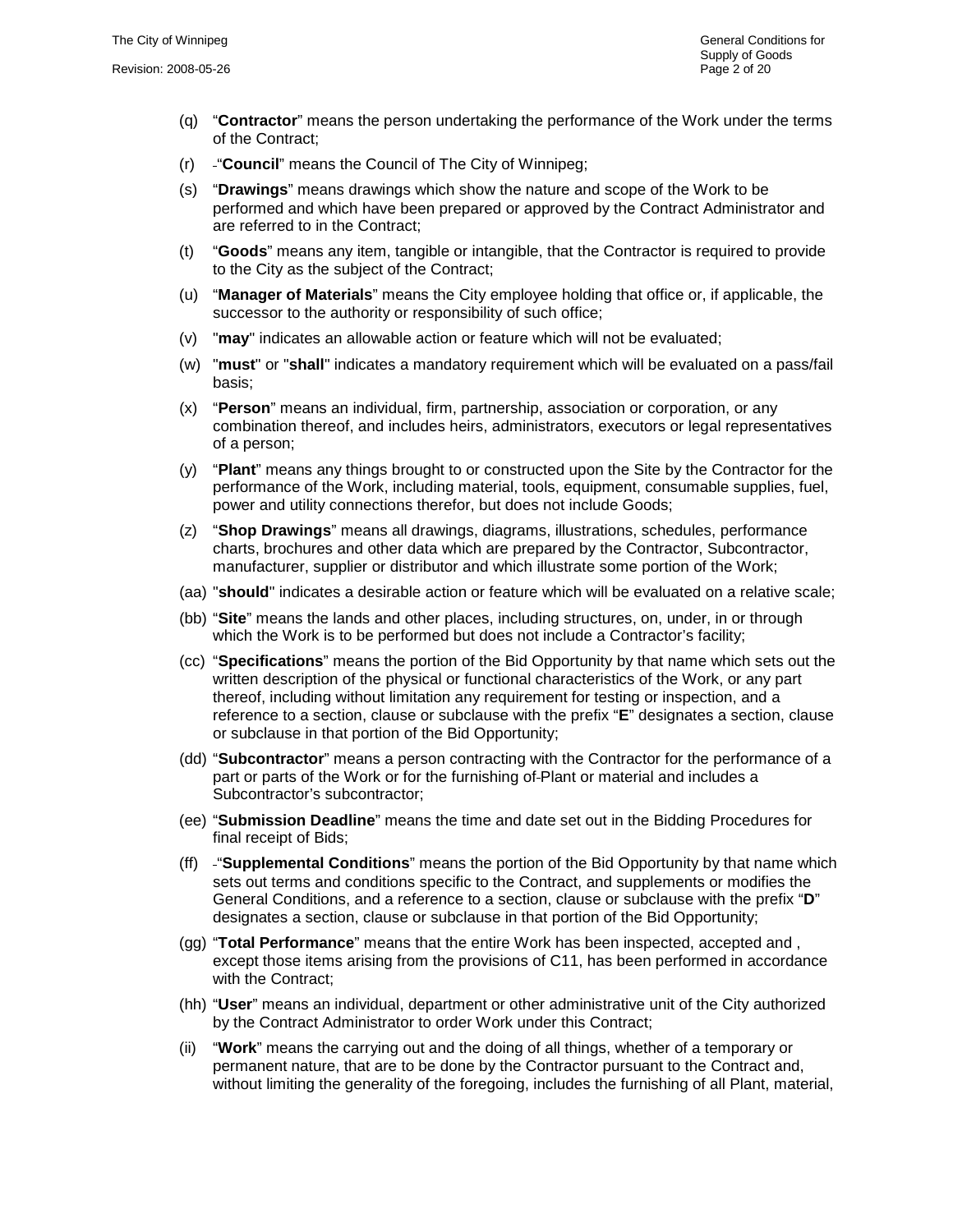labour and services necessary for or incidental to the fulfilment of the requirements of the Contract, including all Changes in Work which may be ordered as herein provided.

(jj) **Working Day**" means any Calendar Day, other than a Saturday, Sunday, or a statutory or civic holiday, on which the Contract Administrator determines atmospheric and Site conditions are such that the Contractor is able to work at least seven (7) hours during the period between 7:00 a.m. Winnipeg time or the time the Contractor's operations normally commence, whichever is the earlier, and 7:00 p.m. Winnipeg time.

# <span id="page-3-0"></span>**C2. INTERPRETATION**

- C2.1 Where the Contractor consists of more than one person, the obligations of the Contractor shall be joint and several.
- C2.2 Wherever the singular or masculine is used, it shall be construed to mean the plural or the feminine or the neuter as the context may reasonably require.
- C2.3 Headings, titles and margin notes in the Contract are inserted for convenience only and shall not be considered in any construction or interpretation of the Contract.
- C2.4 In the event of conflicts between portions of the Contract, the following shall apply:
	- (a) the executed agreement between the City and Contractor shall govern over all schedules or other documents forming part of the Contract;
	- (b) the Supplemental Conditions shall govern over the General Conditions;
	- (c) the General Conditions shall govern over Specifications;
	- (d) Specifications of a later date shall govern over Specifications of an earlier date;
	- (e) Specifications shall govern over Drawings;
	- (f) Drawings of a later date shall govern over Drawings of an earlier date;
	- (g) Drawings of larger scale shall govern over those of smaller scale;
	- (h) figured dimensions shown on a Drawing shall govern over scaled or implied dimensions on the same Drawing; and
	- (i) Drawings shall govern over the Bid.
- C2.5 The various portions of the Contract are intended to be read together and complement each other, and what is called for by any one shall be deemed to be called for by all.
- C2.6 The City and the Contractor acknowledge and agree that the Contractor is an independent contractor and neither the Contractor, nor any officer, servant or agent of the Contractor, shall be deemed to be an employee, agent, representative or servant of the City.
- C2.7 The Contract shall constitute the entire agreement between the City and the Contractor. There are no representations, warranties, covenants or agreements other than those contained in the **Contract**

# <span id="page-3-1"></span>**C3. DECLARATIONS**

- C3.1 The Contractor declares that, in bidding for the Work and in entering into the Contract, he:
	- (a) has investigated the nature of the Work to be done and all conditions that might affect his Bid or his performance of the Work; or ,
	- (b) has not investigated the nature of the Work to be done or conditions;

and, in either event, assumes all risk for conditions now existing or arising in the course of the Work which have been or could have been determined through such investigation, and that he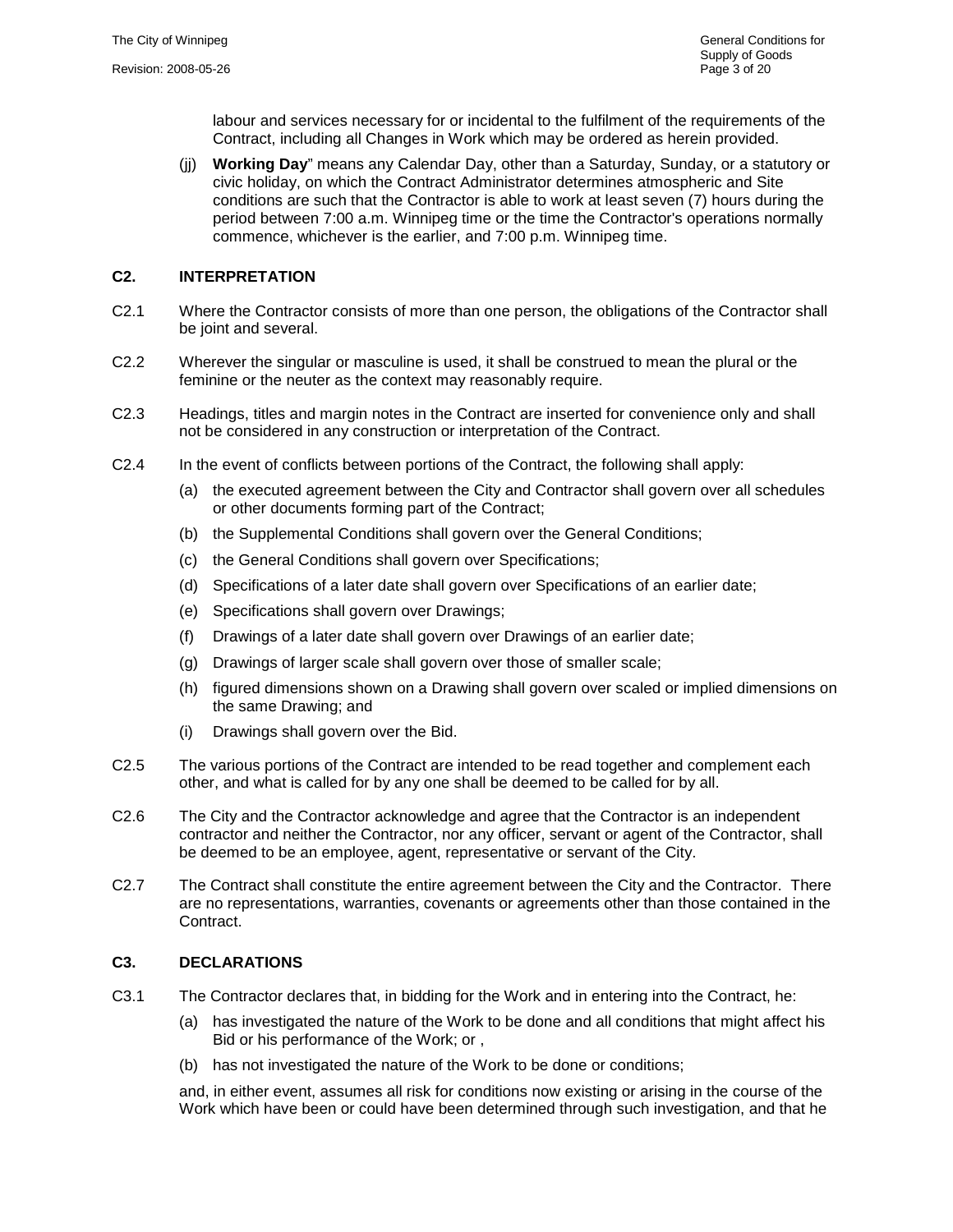did not and does not rely upon information furnished by the City or any of its servants or agents other than information furnished in writing for or in connection with the Bid or the Contract by the Contract Administrator.

# **Good Faith**

- <span id="page-4-2"></span>C3.2 The Contractor declares that, in bidding for the Work and in entering into the Contract, he:
	- (a) does so in good faith and that to the best of his knowledge no member of Council or any officer or employee of the City has any pecuniary interest, direct or indirect, in the Contract which has not been disclosed to and approved by the authority having jurisdiction;
	- (b) has not participated in any collusive scheme or combine;
	- (c) shall forfeit all claims under the Contract as well as refund to the City any monies paid to him, beyond his actual proven expenses for Work done, if [C3.2\(](#page-4-2)a) or (b) are shown to be false.

# <span id="page-4-3"></span><span id="page-4-0"></span>**C4. EXECUTION OF CONTRACT**

- C4.1 The Contractor shall execute the Contract in the manner stipulated by the City Solicitor and return the Contract, within seven (7) Calendar Days of receipt of the Contract, to the City Solicitor at the address indicated in the Supplemental Conditions.
- C4.2 If the Contractor does not execute and return the Contract as set out in [C4.1,](#page-4-3) the Contractor may be determined by the City to have abandoned the Contract, whereupon the acceptance of the offer by the City shall be null and void, and the City shall be entitled to retain the bid security accompanying the Bid as liquidated damages.
- C4.3 No payments will be made by the City to the Contractor until the Contractor has executed and returned the Contract as set out in [C4.1.](#page-4-3)

# <span id="page-4-1"></span>**C5. AUTHORITY OF CONTRACT ADMINISTRATOR General**

C5.1 The Contract Administrator shall be the City's representative throughout the duration of the Contract and shall have authority to act on behalf of the City to the extent expressly provided for in the Contract.

#### **Contract**

- C5.2 The Contract Administrator shall interpret or clarify the Contract or any part thereof which appears indefinite, not clear or contradictory to the Contractor.
- C5.3 The Contract Administrator may at any time correct errors or omissions in the Contract or issue additional Drawings or Specifications further detailing, explaining or modifying the Work. Such Drawings or Specifications shall either supplement or supersede those forming part of the Contract at the time the Contract was executed.

#### **Inspection**

C5.4 The Contract Administrator may examine or inspect the Work or any part thereof and determine whether the Work meets the requirements of the Contract. The Contract Administrator may reject the Work or any part thereof which does not meet the requirements of the Contract.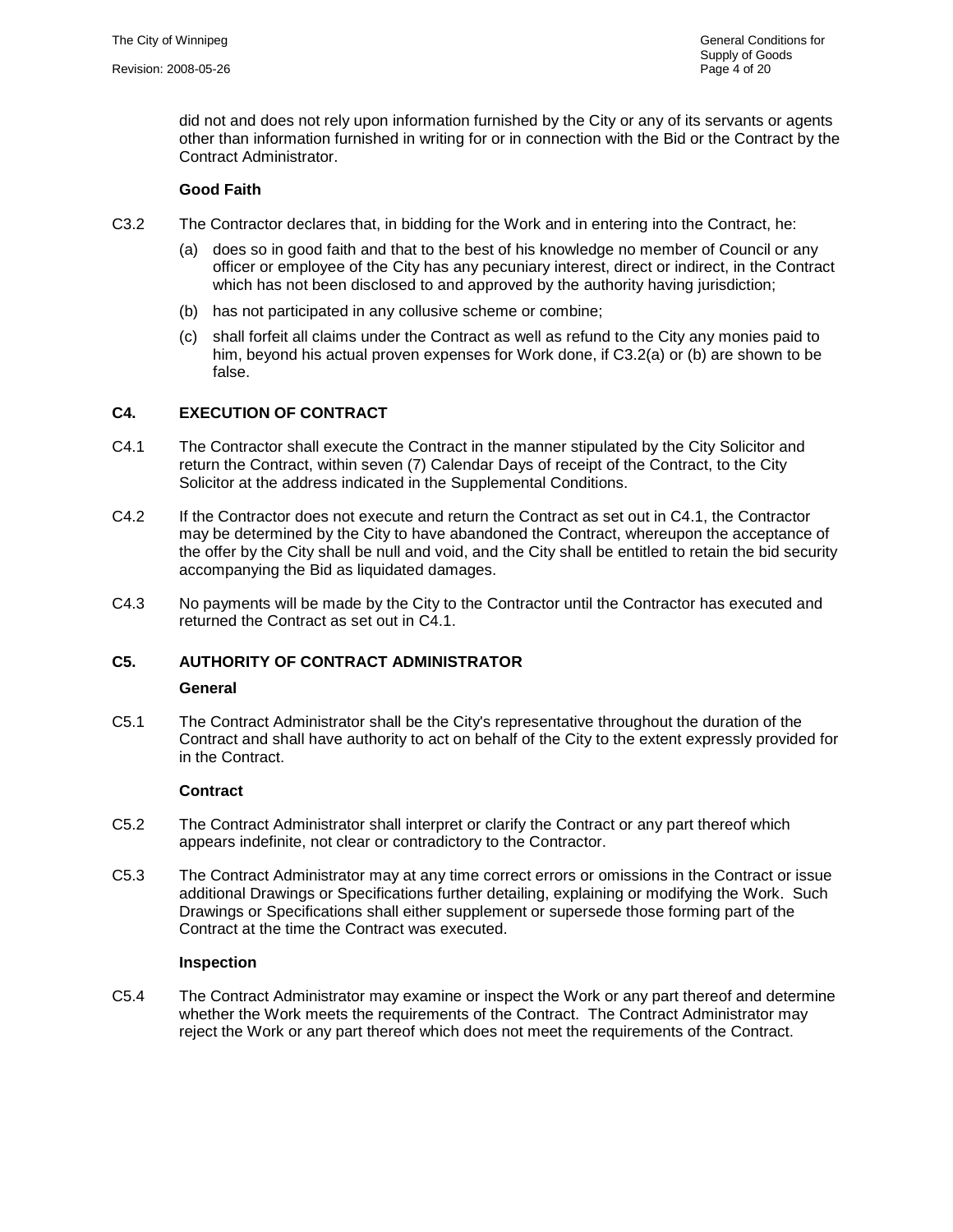# **Control**

- C5.5 The Contract Administrator may give instructions or orders to the Contractor to the extent necessary to ensure that the Work is performed in an orderly manner and meets the requirements of the Contract.
- C5.5.1 The Contract Administrator may give instructions or orders to the Contractor's representative and such instructions or orders shall be deemed to have been given to the Contractor.
- C5.6 The Contract Administrator may order the Contractor to remove from the Work any person employed or retained by the Contractor or a Subcontractor in the performance of the Work who the Contract Administrator determines is incompetent, negligent or guilty of misconduct.
- C5.7 The Contract Administrator may order the Contractor to alter or improve his methods, to increase or improve his Plant, to furnish additional or more suitable material, or to employ additional or more qualified labour if, at any time, the Contract Administrator determines that the Work is not being, or will likely not be, performed satisfactorily.
- C5.8 The Contract Administrator may order the Contractor to stop work or to take such remedial measures as the Contract Administrator considers necessary, if, at any time, the Contract Administrator determines that:
	- (a) a danger to life or to property exists; or
	- (b) such stoppage or remedial measures may be necessary to ensure the performance of the Work in accordance with the requirements of the Contract.
- C5.9 Neither the giving of any orders by the Contract Administrator nor the carrying out of such orders by the Contractor shall entitle the Contractor to any extra payment, nor relieve the Contractor of his responsibilities under [C6.](#page-5-0)
- C5.10 The Contract Administrator shall determine if and when Total Performance is achieved and shall certify the date thereof.
- C5.11 If the Contractor disputes a determination or order of the Contract Administrator on any of the foregoing matters, the Contractor shall act in accordance with the Contract Administrator's determination or order. The Contractor may concurrently appeal the determination or order of the Contract Administrator to the Chief Administrative Officer as provided for in [C19.](#page-18-0)

# <span id="page-5-0"></span>**C6. RESPONSIBILITIES OF CONTRACTOR**

#### **General**

- C6.1 Except as otherwise provided in the Contract, the Contractor shall be solely responsible for means, methods, techniques, sequences and procedures, and for coordinating the various parts of the Work so as to ensure its proper completion in a sound and workmanlike manner, in all respects in strict conformity with the Contract.
- C6.2 The Contractor shall have complete control over the methods of performing the Work and shall direct and supervise the Work so as to ensure conformance with the Contract.
- C6.3 The Contractor shall provide all Plant, material, labour, services and incidentals necessary for the performance of the Work.
- C6.4 The Contractor shall be responsible for any Work not explicitly set out in the Contract but which may be reasonably implied for the proper completion of the Work.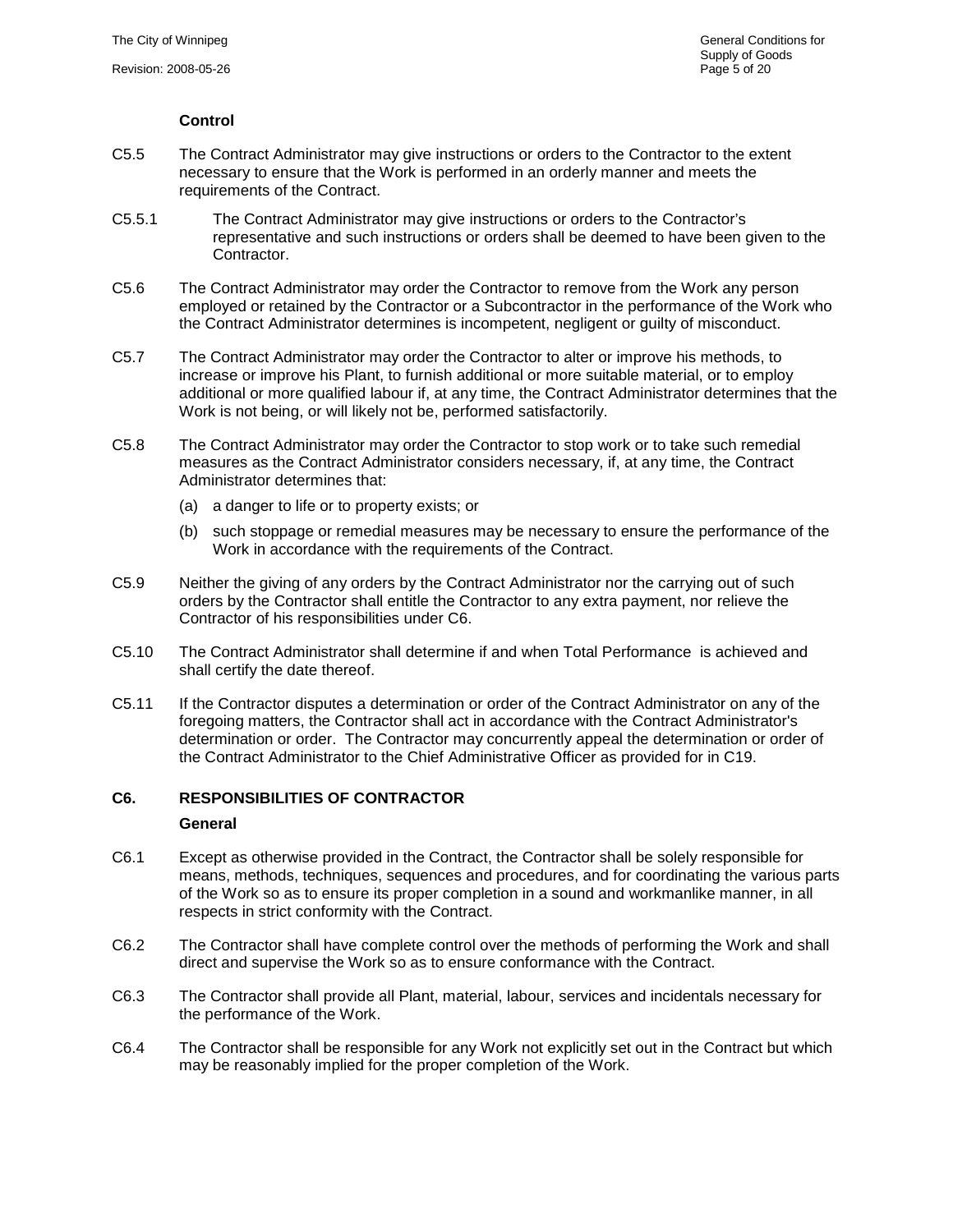- C6.5 Unless otherwise specified in the Specifications, all Goods shall be new, fit for the purpose intended and shall meet or exceed the kind, quality and quantity of same specified in the Contract. If required, the Contractor shall provide evidence satisfactory to the Contract Administrator that the foregoing requirements have been met.
- C6.6 The Contractor shall not supply a substitute for the Work specified in the Contract without the prior written approval of the Contract Administrator. Approval shall be at the sole discretion of the Contract Administrator.

#### **Contract**

- C6.7 The Contractor shall perform, complete and maintain the Work in strict accordance with the Contract.
- C6.8 If the Contract or any part thereof appears indefinite, not clear or contradictory, the Contractor shall refer such feature or features to the Contract Administrator for interpretation or clarification.
- C6.9 The Contractor shall obey, perform and comply with the Contract Administrator's orders, instructions, rules and procedures with respect to the Work or concerning the conduct thereof, promptly, efficiently and to the satisfaction of the Contract Administrator and the Contractor will assist other contractors, their employees and agents to do the same.
- C6.10 The Contractor shall be responsible for conveying the interpretation or clarification of the Contract, as given by the Contract Administrator, to Subcontractors.
- C6.11 The Contractor shall prepare and submit all drawings, schedules, documents or information required by the Contract and such other drawings, schedules, documents or information as may reasonably be required by the Contract Administrator.
- C6.12 The Contractor shall ensure that all Goods are properly, safely and securely packaged and labelled for identification and safety, including but not limited to, Transport Dangerous Goods (TDG) and Workplace Hazardous Materials Information System (WHMIS) regulations.

#### **Laws and Regulations**

- C6.13 The Contractor shall comply with all laws, by-laws, ordinances, regulations, codes and orders of authorities having jurisdiction which are or come into force during the performance of the Work and which relate to the Work. Where there are two or more laws, by-laws, ordinances, regulations or codes applicable to the Work, the most restrictive shall apply.
- C6.14 The Contractor shall procure approvals, clearances, permits, licences and certificates required by law or by any by-laws, ordinances, regulations, codes or orders of the authorities having jurisdiction for the performance of the Work, but this shall not include the obtaining of permanent easements or rights of servitude.
- C6.15 The Contractor shall give any notices required by law or by by-laws, ordinances, regulations, codes or orders of the authorities having jurisdiction and which relate to the Work.
- C6.16 Where applicable, the Contractor shall be registered with the Workers Compensation Board of Manitoba, shall provide and maintain workers compensation coverage throughout the term of the Contract, and shall provide the Contract Administrator with evidence thereof upon request.
- C6.17 The Contractor shall not be responsible for verifying that the Contract complies with the applicable laws, by-laws, ordinances, regulations, codes and orders relating to the Work.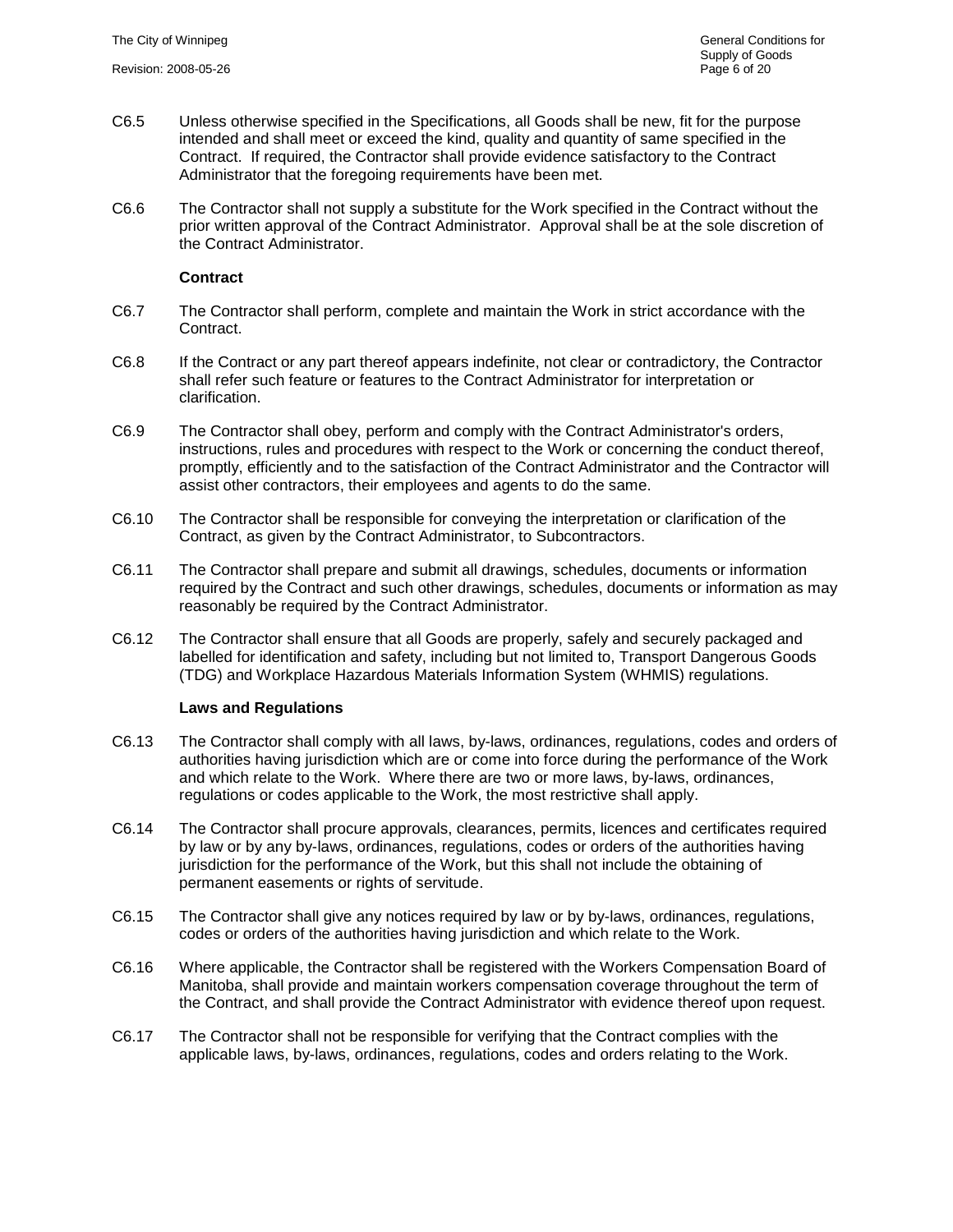# **Patents and Royalties**

- C6.18 If the Contract requires or the Contractor desires the use of any design, device, material or process covered by letters patent, copyright, trademark or trade name, the Contractor shall provide for such use by suitable legal agreement with the owner or licensee.
- C6.18.1 Upon request of the Contract Administrator, the Contractor shall provide the City with a copy of the said agreement.
- C6.19 If the City or the Contractor is served with a claim or notice of an infringement or alleged infringement of any patent, copyright, trademark or trade name, the party so served shall immediately give notice thereof to the other party.
- C6.20 If the City or the Contractor is prevented by injunction from using any design, device, material or process covered by letters patent, copyright, trademark or trade name, the Contractor shall, at his own cost, substitute an equally suitable design, device, material or process, all subject to the prior approval of the Contract Administrator.

#### **Personnel**

- C6.21 The Contractor shall provide competent, suitably qualified personnel to perform the Work.
- C6.22 If the Contract Administrator orders a person to be removed from the Work, the Contractor shall comply forthwith. Any person so removed shall not be re-employed on the Work by the Contractor or by a Subcontractor, without the written approval of the Contract Administrator.

#### **Control**

- C6.23 The Contractor must arrange and carry on his Work so as not to conflict with the Work being carried on or to be carried on for the City by other contractors or by the City's employees. If the Contractor finds it difficult to work in harmony with such parties, he shall notify the Contract Administrator promptly.
- C6.24 The Contractor shall perform the Work so as to progress continuously with the Work or any part thereof and in such a manner as to ensure the proper completion of the Work or any part thereof, within the time stipulated.
- C6.25 Where applicable, the Contractor shall be solely responsible for safety at the Site and for compliance with all laws, rules, regulations and practices required by the applicable safety legislation.

#### **Subcontractors**

- C6.26 The Contractor shall not employ any Subcontractor to whom the Contract Administrator objects, acting reasonably.
- C6.26.1 The Contractor agrees that the Subcontractors identified in his Bid, or in any subsequent submission, are the Subcontractors proposed to be used to carry out those parts of the Work noted therein
- C6.26.2 The Contractor shall not add, remove or replace any Subcontractor, or change the part of the Work to be performed by a Subcontractor, without the prior approval of the Contract Administrator.
- C6.27 The Contractor, with respect to Work to be performed under subcontract, shall:
	- (a) enter into contracts or written agreements with his Subcontractors to require them to perform their work in complete conformance with and subject to the terms and conditions of the Contract; and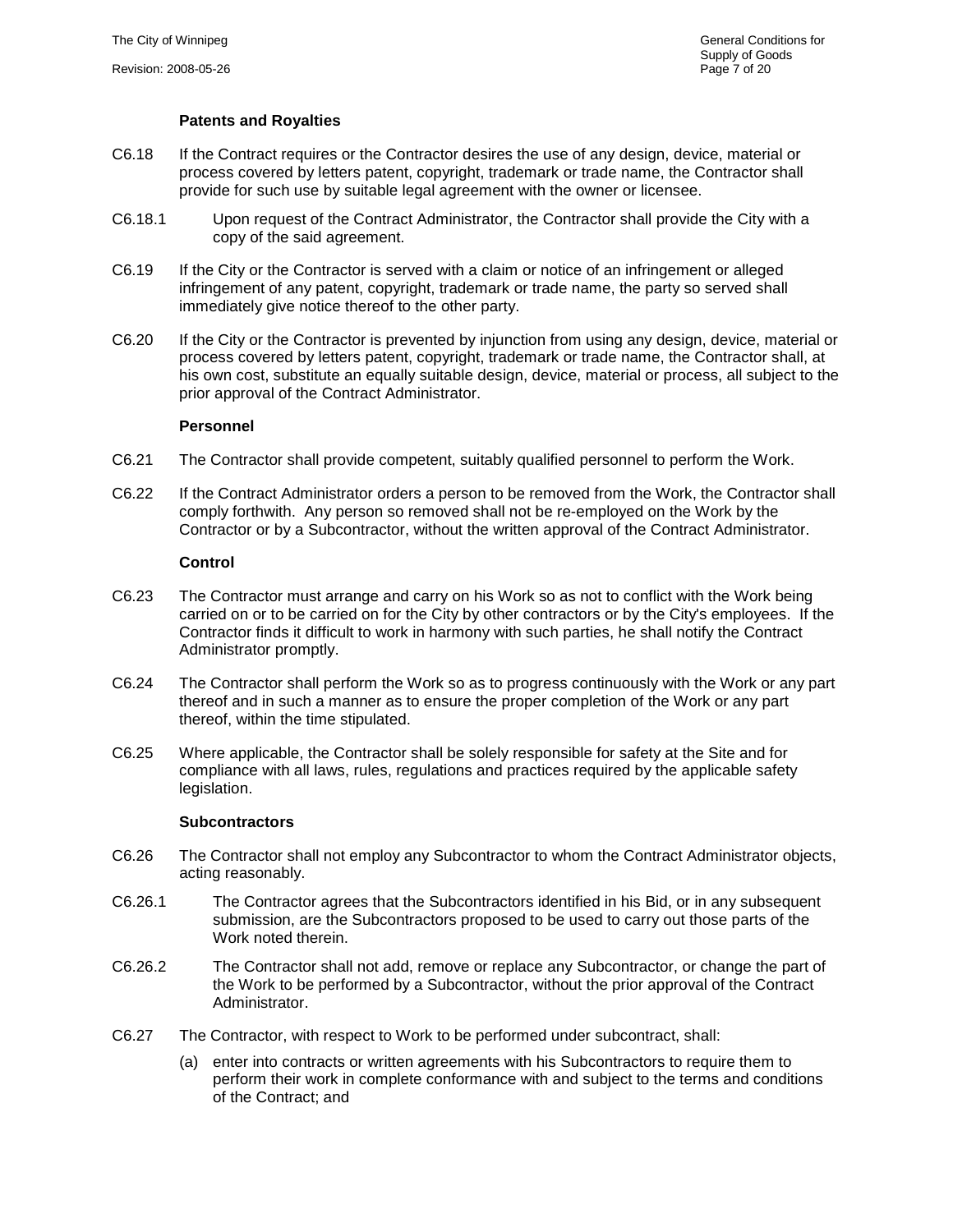- (b) be as fully responsible to the City for acts and omissions of his Subcontractors and of persons directly or indirectly employed by them as for acts and omissions of persons directly employed by him.
- C6.28 The Contractor shall incorporate the terms and conditions of the Contract into all subcontract agreements he enters into with his Subcontractors.
- C6.29 The Contractor shall make prompt payment to his Subcontractors, his employees or on account of the purchase or rental of Plant or material.
- C6.30 The Contractor shall promptly secure a discharge of a lien or trust claim served upon the City.

#### **Delivery**

- C6.31 The Contractor shall deliver the Goods in full to the destination(s) and at the times stated in the Contract.
- C6.32 Where the Contractor determines that the Goods will not be delivered in accordance with the terms of the Contract, the Contractor shall promptly notify the Contract Administrator in writing, and shall be responsible for any damages, costs or expense to the City in connection with the delay. The Contractor shall not be entitled to any increase in the Contract Price.
- C6.33 Further to [C10.1.3,](#page-12-1) unless otherwise provided for in the Contract, the Contractor shall pay all packaging, freight, insurance and other charges whatsoever, in connection with the supply and delivery of the Goods and the return of deficient Goods or Goods wrongly supplied.

# <span id="page-8-0"></span>**C7. CHANGES IN WORK**

#### **General**

- <span id="page-8-1"></span>C7.1 The City shall have the right to order a Change in Work at any time after award of the Contract.
- C7.2 If, at any time after award of the Contract, the Contractor is of the opinion that a Change in Work is necessary to accomplish the result intended by the Contract or if the Contractor considers it desirable that a Change in Work be approved, he shall promptly provide notice thereof to the Contract Administrator, including:
	- (a) the reason for the proposed Change in Work;
	- (b) a detailed description of the proposed Change in Work;
	- (c) the Contractor's proposed method(s) to determine the adjustment, if any, in Contract Price pursuant to [C7.4.](#page-9-0)
- C7.2.1 Without limiting the generality of [C7.2,](#page-8-1) if the Contractor observes that the Contract is at variance with any laws, ordinances, rules, regulations or codes of authorities having jurisdiction, or if changes are made to any laws, ordinances, rules, regulations and codes subsequent to the Submission Deadline which require modifications to the Contract the Contractor shall immediately notify the Contract Administrator.
- C7.3 The Contract Administrator shall determine whether a Change in Work is necessary or desirable and whether a corresponding adjustment to the Contract Price is required.
- C7.3.1 If the Contract Administrator determines that no Change in Work is necessary or desirable, he will issue a notice stating his determination.
- C7.3.2 If the Contract Administrator determines that a Change in Work is necessary or desirable but no corresponding adjustment to the Contract Price is required, he will issue a notice approving the Change in Work and stating his determination.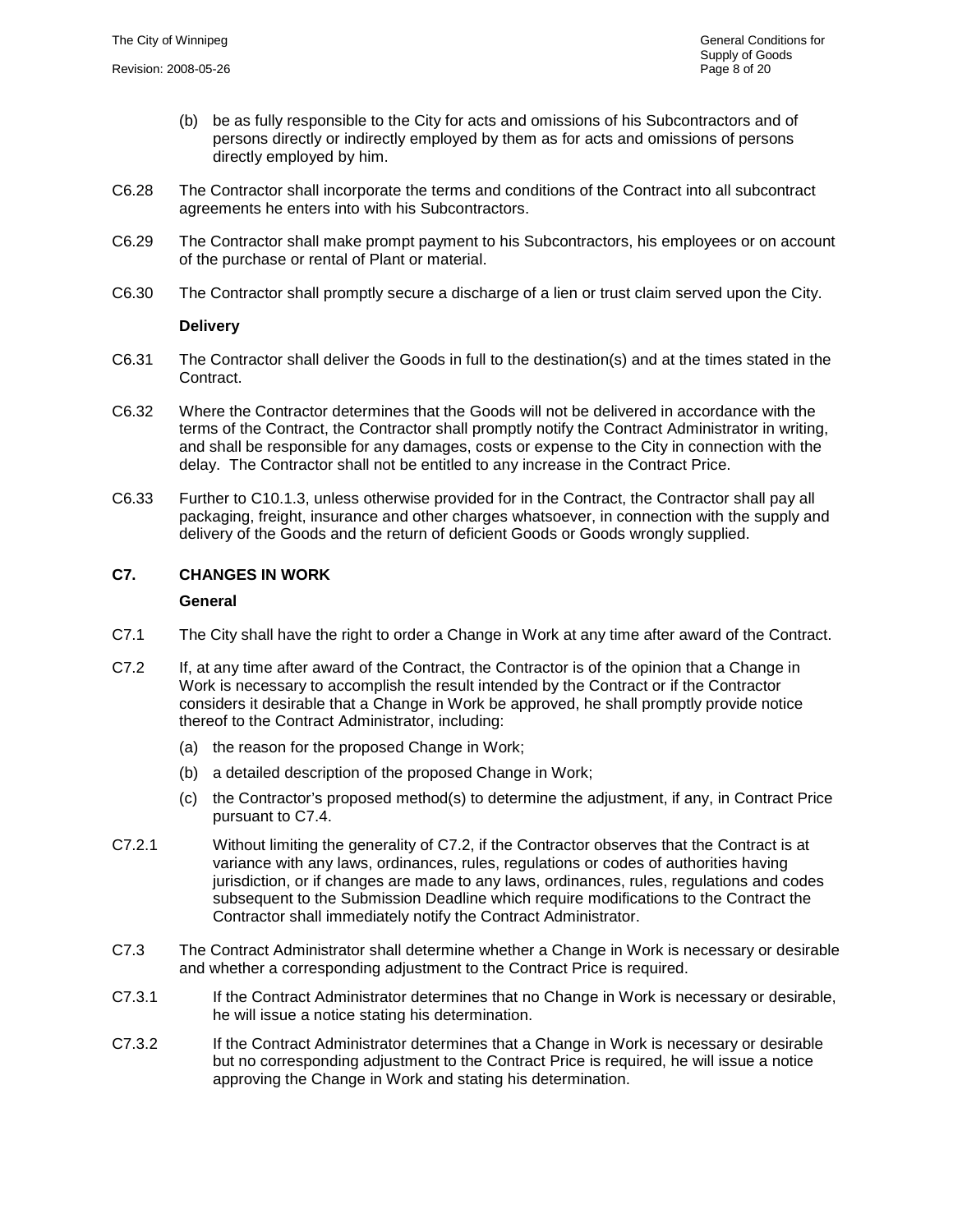- <span id="page-9-1"></span>C7.3.3 If the Contract Administrator determines that a Change in Work is necessary or desirable, which requires a corresponding adjustment to the Contract Price, and he is able to determine such adjustment based on the available information, he shall issue a notice approving the Change in Work and stating his determination regarding the method(s) to be used to determine the adjustment in Contract Price pursuant to [C7.4.](#page-9-0)
- C7.3.4 If the Contract Administrator determines that a Change in Work is necessary or desirable, which requires a corresponding adjustment to the Contract Price, and he requires further information to determine such adjustment, he shall issue a notice stating his determination and requiring the Contractor to submit the Contractor's proposed method(s) to determine the adjustment in Contract Price pursuant to [C7.4,](#page-9-0) and upon receipt and evaluation of such information, he shall issue a notice in accordance with [C7.3.3.](#page-9-1)

#### **Valuation of a Change in Work**

- <span id="page-9-0"></span>C7.4 The adjustment in Contract Price resulting from a Change in Work shall be determined by one or more of the following methods:
	- (a) by estimate in a lump sum;
	- (b) by the unit prices and methods of measurement set out in the Contract or subsequently agreed upon;
	- (c) by the actual cost of the Change in Work to the Contractor plus a fixed fee;
	- (d) by the actual cost of the Change in Work to the Contractor plus fifteen percent (15%) on any portion of the Change in Work undertaken by the Contractor's own forces or plus ten percent (10%) on any portion of the Change in Work undertaken by a Subcontractor.
- C7.4.1 For the purposes of [C7.4\(](#page-9-0)c) or (d), "actual cost" on any portion of the Change in Work undertaken by the Contractor's own forces shall mean the direct cost of labour plus an allowance for direct supervision and payroll burden (including Employment Insurance, Canada Pension, Payroll Tax, Workers Compensation assessments and vacation pay), purchase or rental of Plant and material and any other payments made by the Contractor with the prior approval of the Contract Administrator that are necessary for the performance of the Change in Work.
- C7.4.2 For the purposes of [C7.4\(](#page-9-0)c) or (d), "actual cost" on any portion of the Change in Work undertaken by a Subcontractor shall mean the amount invoiced by the Subcontractor and paid by the Contractor, net of any discounts and excluding any late payment interest or penalties.
- <span id="page-9-2"></span>C7.5 If a Change in Work results in a reduction in the Contract Price, no claim may be made for damages on the ground of loss of anticipated profit on Work so diminished or on any other ground provided that the aggregate reduction in the Contract Price does not exceed twenty percent (20%) of the price agreed upon for the Work as of the date of the award of the Contract.
- C7.5.1 Reductions in the Contract Price as a result of:
	- (a) Changes in Work requested by the Contractor;
	- (b) a deduction, pursuant to [C9.5\(](#page-11-1)b), for defective or deficient Work;
	- (c) a decrease, pursuant to [C10.3,](#page-12-2) due to a change in tax; or
	- (d) the City's application of a remedy for an event of default;

shall not be considered in calculating the aggregate reduction in the Contract Price for the purposes of [C7.5.](#page-9-2)

- <span id="page-9-3"></span>C7.6 If a Change in Work diminishes the Work, or any part thereof, resulting in:
	- (a) extra cost to the Contractor, directly attributable to the diminution, for which he would not be entitled to payment on a unit price basis (e.g., loss of volume discounts); or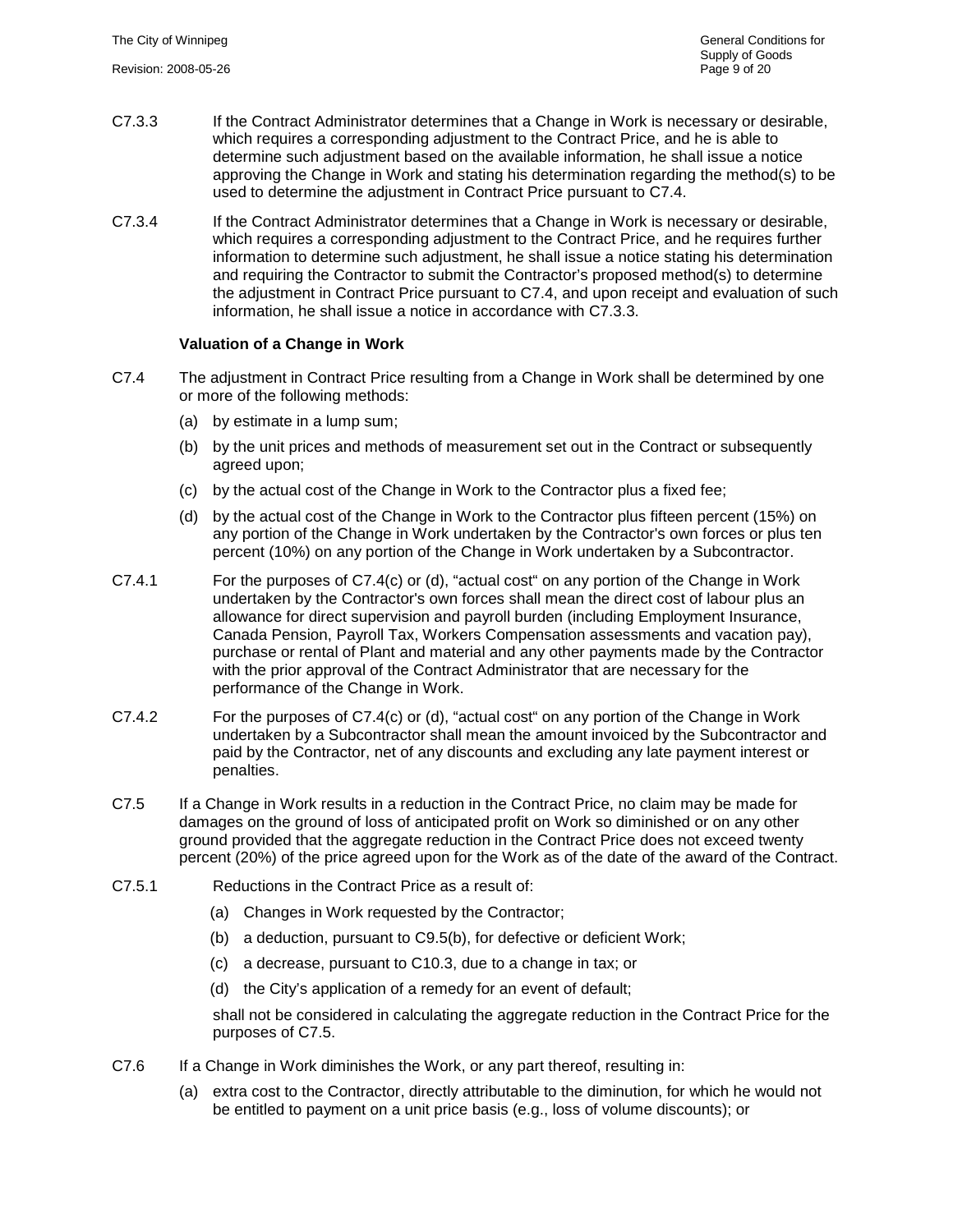(b) loss to the Contractor in respect of material required by the City to be purchased by him for the Work but not used thereon as a direct result of the diminution (e.g., restocking charges):

the Contractor shall be compensated therefor by the City in the sum or sums determined by the Contract Administrator.

- C7.7 If the method of valuation or measurement or the adjustment to the Contract Price cannot be promptly agreed upon and the Contract Administrator requires the Change in Work to proceed, then the Contract Administrator will determine the method of valuation and measurement and the adjustment to the Contract Price. The Contract Administrator shall issue a notice approving the Change in Work and setting out the method of valuation, measurement, and any approved adjustments to the Contract Price.
- C7.8 If the Contractor disputes a determination made by the Contract Administrator, the Contractor shall act in accordance with the Contract Administrator's determination. The Contractor may concurrently appeal the determination of the Contract Administrator to the Chief Administrative Officer as provided for in [C19.](#page-18-0)

#### **Cost Records**

- C7.9 If a valuation is required pursuant to [C7.4](#page-9-0) or [C7.6,](#page-9-3) the Contractor shall provide the Contract Administrator with:
	- (a) detailed and accurate statements showing:
		- (i) description, cost (including expenses for operation and maintenance) and time for Plant used by the Contractor;
		- (ii) description, cost and quantity for material used by the Contractor;
	- (b) access to any cost records (including invoices) or other data necessary to verify the accuracy of such statements.

# <span id="page-10-0"></span>**C8. RISK AND RESPONSIBILITY**

- C8.1 Where applicable, Plant or material brought to the Site or the Work by the Contractor shall remain at the risk and the responsibility of the Contractor from the commencement of the Work until:
	- (a) Material is incorporated into the Work; or
	- (b) Plant or material is removed from the Site or the Work by the Contractor.
- C8.2 Where applicable, the Contractor shall be liable to the City for any loss of or damage to Plant or material that is supplied to or placed in the care, custody and control of the Contractor by the City in connection with the Contract, whether or not that loss or damage is attributable to causes beyond the Contractor's control, from the commencement of the Work until:
	- (a) Material is incorporated into the Work; or
	- (b) Plant or material is returned, in its original condition, to the City.
- C8.3 The Work shall remain at the risk and the responsibility of the Contractor from the commencement of the Work until the date of Total Performance.
- C8.4 The Contractor shall, at his own cost, be required to maintain the Work, make good all damage thereto and imperfections therein and to deliver the completed Work to the City in accordance with the provisions of the Contract.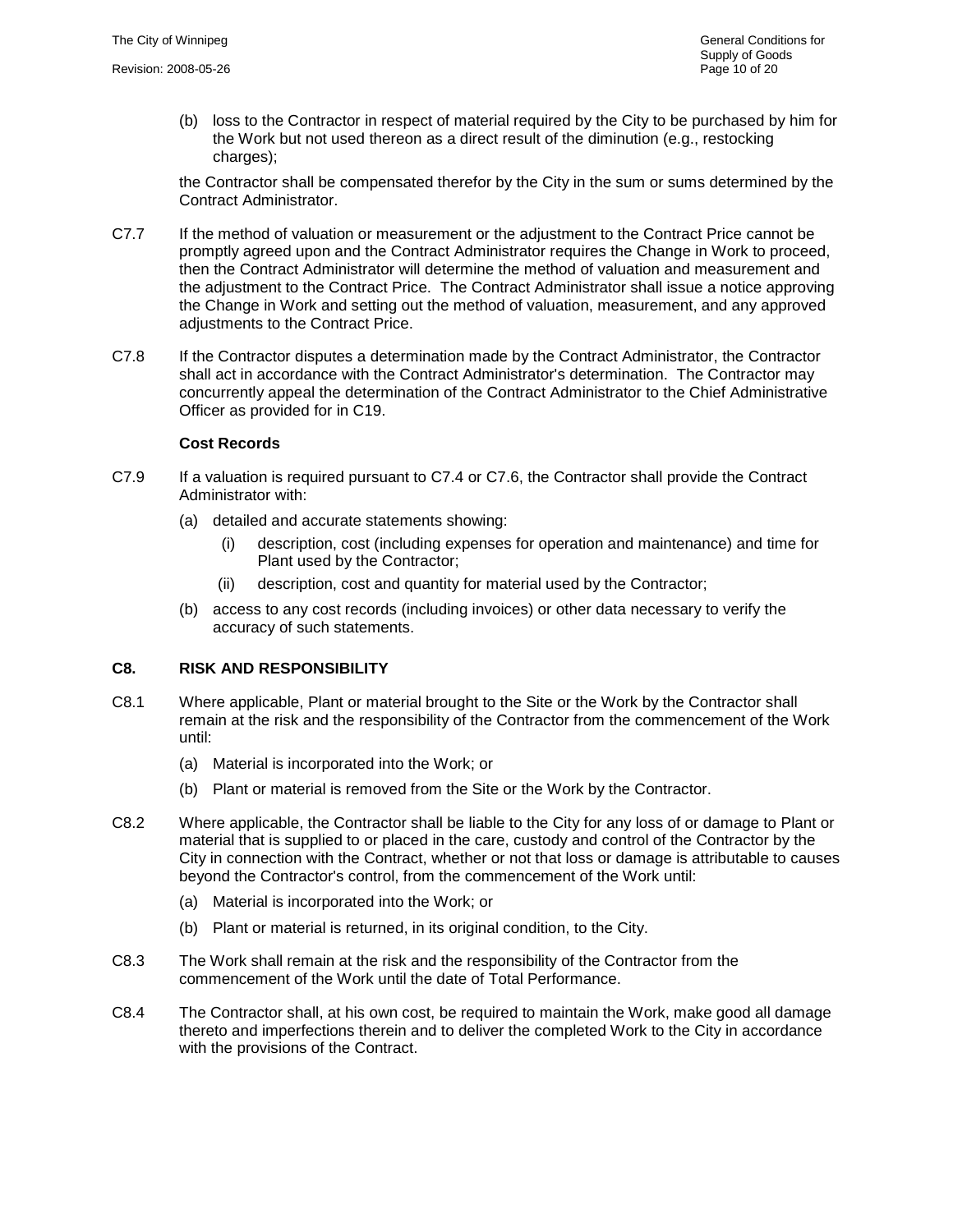# <span id="page-11-0"></span>**C9. INSPECTION**

# **General**

- C9.1 The Contractor shall provide the Contract Administrator access, whether at the Site or at the Contractor's facility or the premises of any Subcontractor, to observe and inspect the Work and its progress.
- C9.2 The Contractor shall provide the Contract Administrator any samples required to inspect the Work.
- C9.3 The Contractor shall provide the Contract Administrator any and all assistance which he may require to observe and inspect the Work.
- C9.4 The inspection herein provided for shall in no way relieve the Contractor of full responsibility for the quality, proper operation and performance of the Work.

# **Defective Work**

- <span id="page-11-1"></span>C9.5 If the Contract Administrator determines that the Work, or any part thereof, is defective or deficient, the City shall have the right to do any one or more of the following in addition to anything permitted elsewhere in the Contract or by law:
	- (a) if the Contract Administrator determines that the Work or any portion thereof, including any material which is incorporated therein, is defective, deficient or otherwise unfit for the purpose intended, the Contract Administrator may direct the Contractor to repair, redo, replace or otherwise remedy the defect or deficiency;
	- (b) if the Contract Administrator determines that it is not expedient to correct defective or deficient Work, the City may deduct from the Contract Price the difference between the value of the Work as done and that called for by the Contract, the amount of which shall be determined by the Contract Administrator.
- C9.6 The Contractor shall, without delay, carry out the directives of the Contract Administrator pursuant to [C9.5.](#page-11-1) In addition, the Contractor shall be responsible for the cost of any additional inspections necessitated thereby.
- C9.7 The City shall be entitled, in its sole discretion, to use the Work or any portion thereof notwithstanding that it may be defective or deficient, and such use shall not constitute acceptance of any defects or deficiencies nor shall it relieve the Contractor of responsibility to complete the Work.

# **Rejection of Goods**

- C9.8 Delivery of Goods to the City and any acknowledgement of receipt by the City, shall not be deemed to be confirmation by the City that the Goods are satisfactory in accordance with the Contract.
- C9.9 When the Goods are found to be defective or not in accordance with the Contract, the City may reject any or all of the Goods.
- C9.10 The City shall notify the Contractor within a reasonable period of time of the rejection of Goods and may direct that the rejected Goods be removed and either replaced or rectified by the Contractor at the Contractor's sole expense within such reasonable time that the City may direct.
- C9.11 Should the Contractor not remove, replace or rectify the rejected Goods within the period specified, by the Contract Administrator, the City shall be entitled to: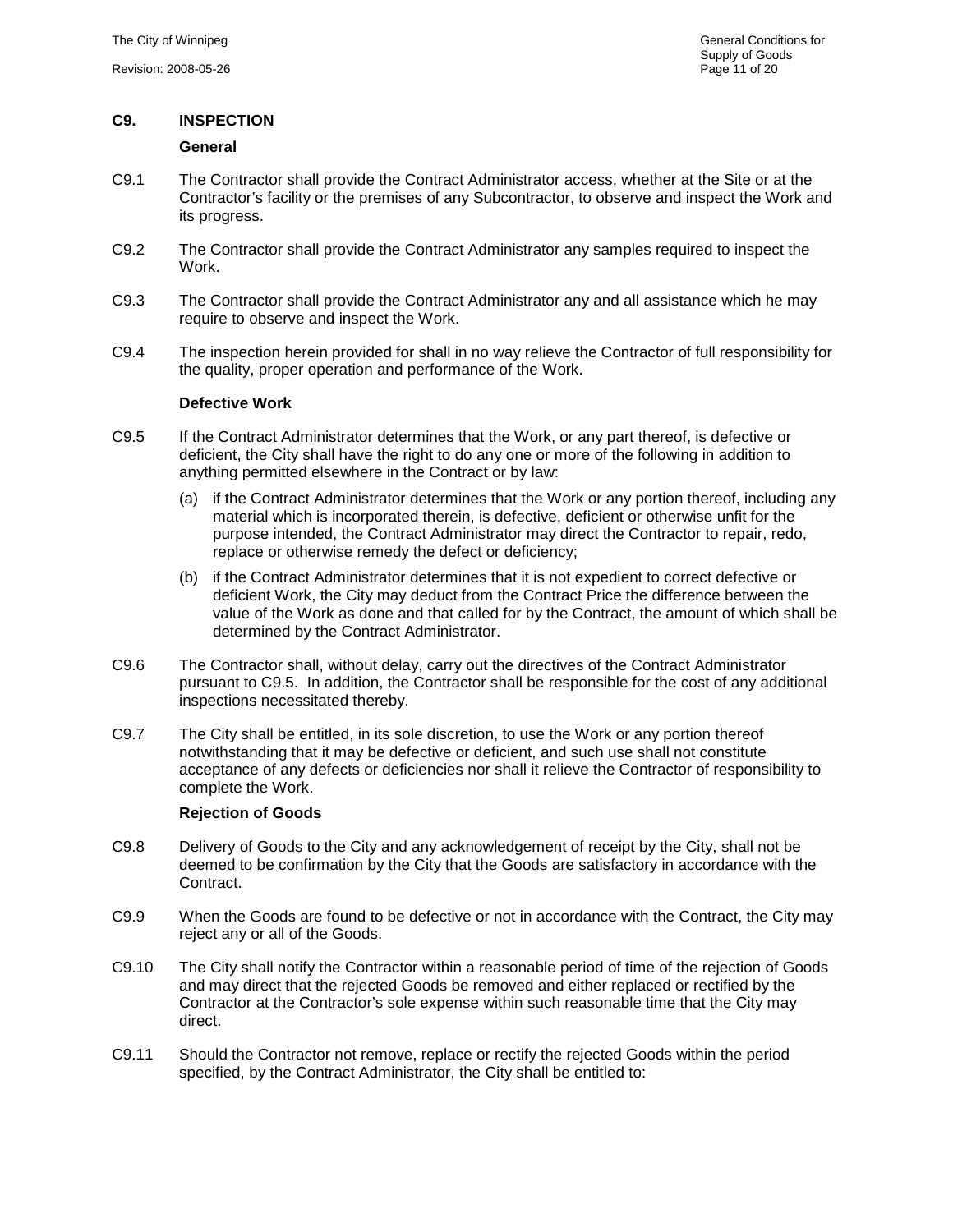- (a) exercise a lien on the Goods to cover the costs, fees and expenses to the City associated with the Goods;
- (b) sell the rejected Goods; or
- (c) have the Goods returned, at the Contractor's expense, to the Contractor's premises, where the Contractor shall accept delivery of the rejected Goods.
- C9.12 Should the Contractor fail to deliver the Goods by the delivery date or rectify the rejected Goods or to deliver Goods in conformance with the Contract, the City:
	- (a) shall have the right to purchase from another supplier substitute Goods of the kind and quality ordered; or
	- (b) may, where it is not possible or practicable to purchase substitute Goods of the kind and quality ordered from another Contractor, purchase Goods which in the opinion of the City are most suitable, even though such Goods may be of a superior kind and quality.
- C9.13 All extra costs or expenses, incurred by the City, over and above the Contract Price, shall be a debt due from the Contractor to the City.

# <span id="page-12-0"></span>**C10. MEASUREMENT AND PAYMENT**

#### **General**

- C10.1 The amounts to be paid by the City to the Contractor shall be the sums certified by the Contract Administrator.
- C10.1.1 For unit price Contracts, such sums shall be determined by the Contract Administrator upon the basis of the unit prices for the various items of the Work stated on Form B: Prices. The total amount to be paid to the Contractor for the Work will be the amount arrived at by measuring the amount of each item of the Work listed on Form B: Prices and performed in accordance with the Contract, and pricing the same, in accordance with the unit prices stated thereon.
- C10.1.2 For lump sum Contracts, such sums shall be determined by the Contract Administrator upon the basis of the lump sum price stated on Form B: Prices.
- <span id="page-12-1"></span>C10.1.3 Prices stated on Form B: Prices shall be deemed to include:
	- (a) duty;
	- (b) freight and cartage;
	- (c) Federal and Provincial taxes [except the Goods and Services Tax (GST) and Manitoba Retail Sales Tax (MRST, also known as PST), which shall be extra where applicable] and all charges governmental or otherwise paid;
	- (d) profit and all compensation which shall be due to the Contractor for the Work and all details necessarily connected with the completion of the Work and all risks and contingencies connected therewith.

#### **Increased or Decreased Costs**

- C10.2 The Contract Price shall not be increased or decreased by reason of any increase or decrease in the cost of the Work to the Contractor except as provided for herein.
- <span id="page-12-2"></span>C10.3 The Contract Price shall be adjusted if any change in a tax imposed under the Excise Act, the Excise Tax Act, the Customs Act, the Customs Tariff, The Mining Tax Act (Manitoba), or The Retail Sales Tax Act (Manitoba):
	- (a) occurs after the Submission Deadline;
	- (b) applies to material; and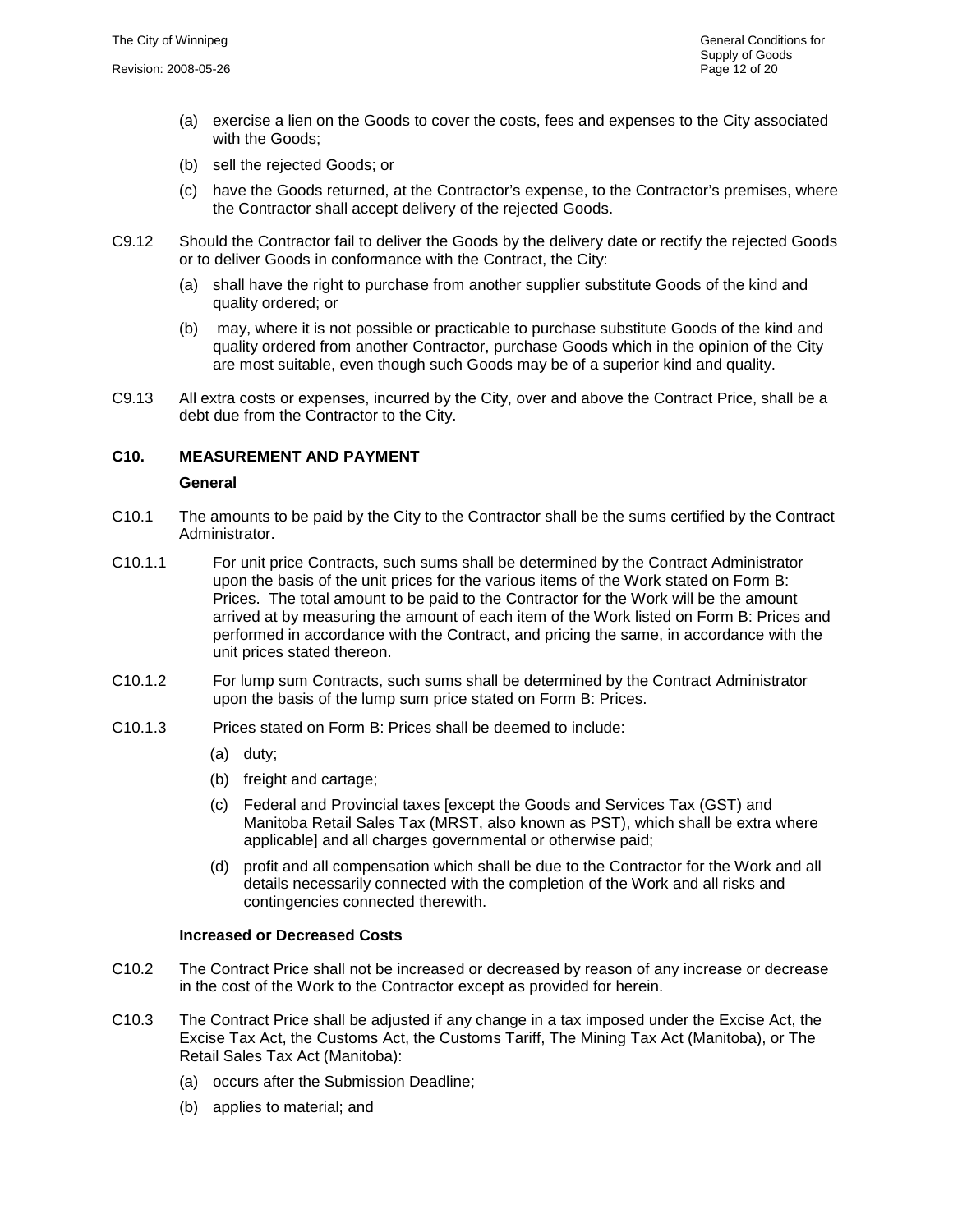- (c) affects the cost of the material to the Contractor.
- C10.4 If a change referred to in [C10.3](#page-12-2) occurs, the Contract Price shall be increased or decreased by an amount equal to the amount that is established, by an examination of the relevant records of the Contractor, to be the increase or decrease in the cost incurred that is directly attributable to that change.
- C10.5 For the purpose of [C10.3,](#page-12-2) where a tax is changed after the Submission Deadline but public notice of the change has been given by either the Federal or Provincial Minister of Finance before that date, the change shall be deemed to have occurred before the Submission Deadline and the Contractor shall not be entitled to an increase in the Contract Price.

#### **Final Payment**

- C10.6 Approval by the City of final payment shall be subject to confirmation, in writing, by the Contract Administrator of Total Performance.
- C10.7 Neither the written confirmation of Total Performance nor final payment shall relieve the Contractor from his responsibilities either under [C11](#page-13-0) or as a result of any breach of the Contract by the Contractor including, but not limited to, defective or deficient Work appearing after Total Performance, nor shall it conclude or prejudice any of the powers of the Contract Administrator or the Chief Administrative Officer hereunder.
- C10.8 Subject to [C10.9,](#page-13-1) acceptance by the Contractor of final payment shall constitute a waiver and release by him of all claims against the City whether for payment for Work done, damages or otherwise arising out of the Contract.
- <span id="page-13-1"></span>C10.9 If the Contractor disputes a determination made by the Contract Administrator with respect to an interim or final payment, the Contractor shall be paid in accordance with the Contract Administrator's determination. The Contractor may concurrently appeal the determination of the Contract Administrator to the Chief Administrative Officer as provided for in [C19.](#page-18-0)

# <span id="page-13-0"></span>**C11. WARRANTY**

#### **General**

C11.1 The Contractor warrants that the Work will be free of any and all defects or deficiencies during the warranty period.

#### **Warranty Period**

- <span id="page-13-3"></span>C11.2 Unless specifically stated otherwise in the Supplemental Conditions, the warranty period shall begin on the date of Total Performance and shall expire one (1) year thereafter unless extended pursuant to [C11.2.1,](#page-13-2) in which case it shall expire when provided for under that section.
- <span id="page-13-2"></span>C11.2.1 If all outstanding defects or deficiencies have not been corrected to the satisfaction of the Contract Administrator by at least two (2) weeks prior to the date on which the warranty would expire except for this [C11.2.1,](#page-13-2) then the Contract Administrator may require the Contractor to extend the warranty period for a further period of one (1) year for those defects or deficiencies in the Work identified by the Contract Administrator as still outstanding and uncorrected or for any portion of the Work whose use or operation is prevented by such defects or deficiencies.
- C11.3 Notwithstanding [C11.2,](#page-13-3) if any law of Manitoba or of the jurisdiction in which the Work was manufactured requires, or if the manufacturer provides, a longer warranty period or a warranty which is more extensive in its nature, then the provisions of such law or manufacturer's warranty shall apply.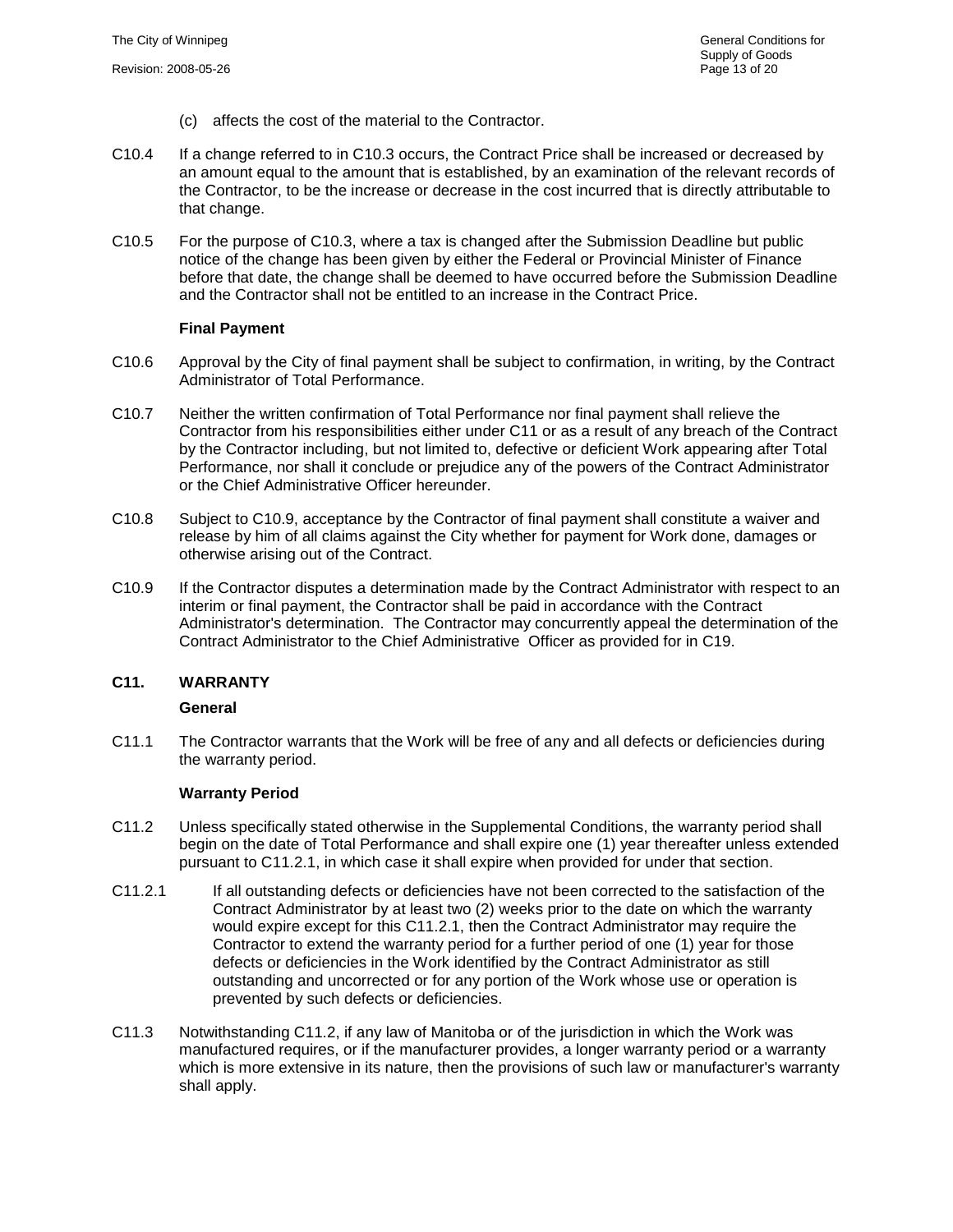# **Warranty Work**

- <span id="page-14-3"></span>C11.4 The Contract Administrator shall notify the Contractor of observed defects or deficiencies and damage, if any, arising or resulting from such defects or deficiencies, within the warranty period.
- <span id="page-14-4"></span>C11.5 The Contractor shall correct, to the satisfaction of the Contract Administrator, all defects, deficiencies and damage identified by the Contract Administrator in the manner and within the time period(s) specified in the notice.
- C11.6 If the Contractor disagrees with the Contract Administrator's determination under [C11.4,](#page-14-3) he shall nonetheless comply with [C11.5.](#page-14-4) The Contractor may concurrently appeal the determination of the Contract Administrator as provided for in [C19.](#page-18-0)

#### **Acceptance of the Work**

- C11.7 The Contract Administrator shall certify acceptance of the Work upon:
	- (a) the satisfactory performance of the Work during the warranty period;
	- (b) the Contractor having fully complied with [C11.5;](#page-14-4) and
	- (c) the successful conclusion of any tests required under the Contract.
- C11.8 Only certification of acceptance of the Work shall constitute:
	- (a) acceptance of the Work; or
	- (b) acceptance that the Work or any part thereof has been duly performed; or
	- (c) acceptance of the accuracy of any claim of the Contractor.
- C11.9 Certification of acceptance of the Work shall not, however, relieve the Contractor from his responsibilities for any breach of the Contract including, but not limited to, defective or deficient Work appearing after the date of such certification.

# <span id="page-14-0"></span>**C12. GOVERNING LAW**

C12.1 The Contract has been entered into in the Province of Manitoba and shall be governed by and construed and enforced in accordance with the laws of the Province of Manitoba and of Canada as applicable therein. The parties hereby irrevocably and unconditionally agree to the exclusive jurisdiction of the Courts in the Province of Manitoba and all courts competent to hear appeals therefrom.

#### <span id="page-14-1"></span>**C13. ASSIGNMENT**

- C13.1 The Contractor shall not assign the Contract or any payments thereunder without the prior consent of the City.
- C13.2 The Contract shall inure to the benefit of and be binding on the respective heirs, executors, administrators, successors and assigns of the City and the Contractor.

#### <span id="page-14-2"></span>**C14. FORCE MAJEURE**

C14.1 If the Contractor is delayed in the performance of the Work by reason of strikes, lock-outs (including lock-outs decreed for its members by a recognized contractors' association of which the Contractor is a member), an act of God, or any other cause which the Contractor satisfies the Contract Administrator to be totally beyond his control, the work schedule shall be adjusted by a period of time equal to the time lost due to such delays.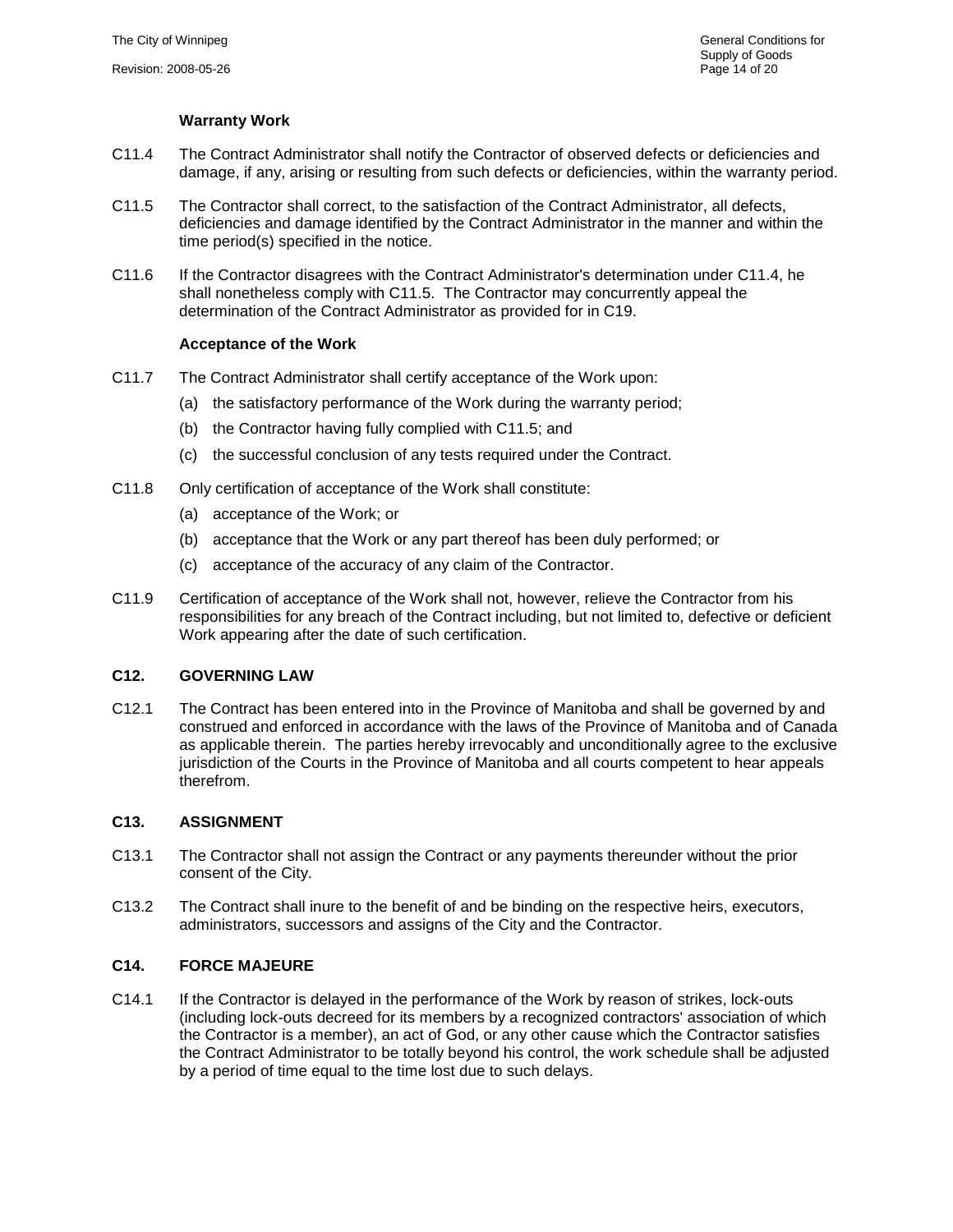- C14.2 No extension for delay shall be approved unless a notice of the claim is received by the Contract Administrator from the Contractor within seven (7) Calendar Days of the date on which the cause of delay arose.
- C14.3 Any delay or failure by the City to perform its obligations under this Contract shall be excused, to the extent that the delay or failure is caused by an event or occurrence beyond the reasonable control of the City and without its fault or negligence, such as by way of example and not by way of limitation, strikes, lock-outs, or acts of God, provided that written notice of the delay shall be given by the City within seven (7) Calendar Days of the date on which the cause of delay arose.
- C14.4 Any notice or claim for extension must state the cause of delay and the length of extension requested.
- C14.4.1 In the case of a continuing cause of delay, only one claim for an extension shall be necessary.

#### <span id="page-15-0"></span>**C15. INDEMNITY**

- C15.1 The Contractor shall save harmless and indemnify the City in the amount of two million dollars (\$2,000,000), plus a minimum of twice the Contract value against all costs, damages or expenses arising from actions, claims, demands and proceedings, by whomsoever brought, made or taken as a result of acts or omissions of the Contractor, his Subcontractors, employees or agents in the performance or purported performance of the Work, and more particularly from:
	- (a) accidental injury to or death of any person whether retained by or in the employ of the Contractor or not, arising directly or indirectly by reason of the performance of the Work, or by reason of any trespass on or damage to property;
	- (b) damage to any property owned in whole or in part by the City, or which the City by duty or custom is obliged, directly or indirectly, in any way or to any degree, to construct, repair or maintain;
	- (c) damage to, or trespass or encroachment upon, property owned by persons other than the City;
	- (d) any claim for lien or trust claim served upon the City;
	- (e) failure to pay a Workers Compensation assessment, or Federal or Provincial taxes;
	- (f) unauthorized use of any design, device, material or process covered by letters patent, copyright, trademark or trade name in connection with the Work;
	- (g) inaccuracies in any information provided to the City by the Contractor.
- <span id="page-15-1"></span>C15.2 The City has the right, acting reasonably and upon notice to the Contractor, to settle any such action, proceeding, claim or demand and charge the Contractor with the amount so paid or to be paid in effecting a settlement.
- <span id="page-15-2"></span>C15.3 The Contractor shall pay to the City the value of all legal fees and disbursements required to settle any such claim or to defend the City against any such claim, action, proceeding, claim or demand notwithstanding that the settlement or defence of the said action, proceeding, claim or demand was undertaken on behalf of the City by a salaried employee of the City.
- C15.4 If the Contractor fails to make any payment required to be made to the City pursuant to [C15.2](#page-15-1) and [C15.3,](#page-15-2) the City shall be entitled to deduct the amount of such payment from any payment required to be made by the City to the Contractor under the Contract or take whatever other remedies against the Contractor that the City may have at law.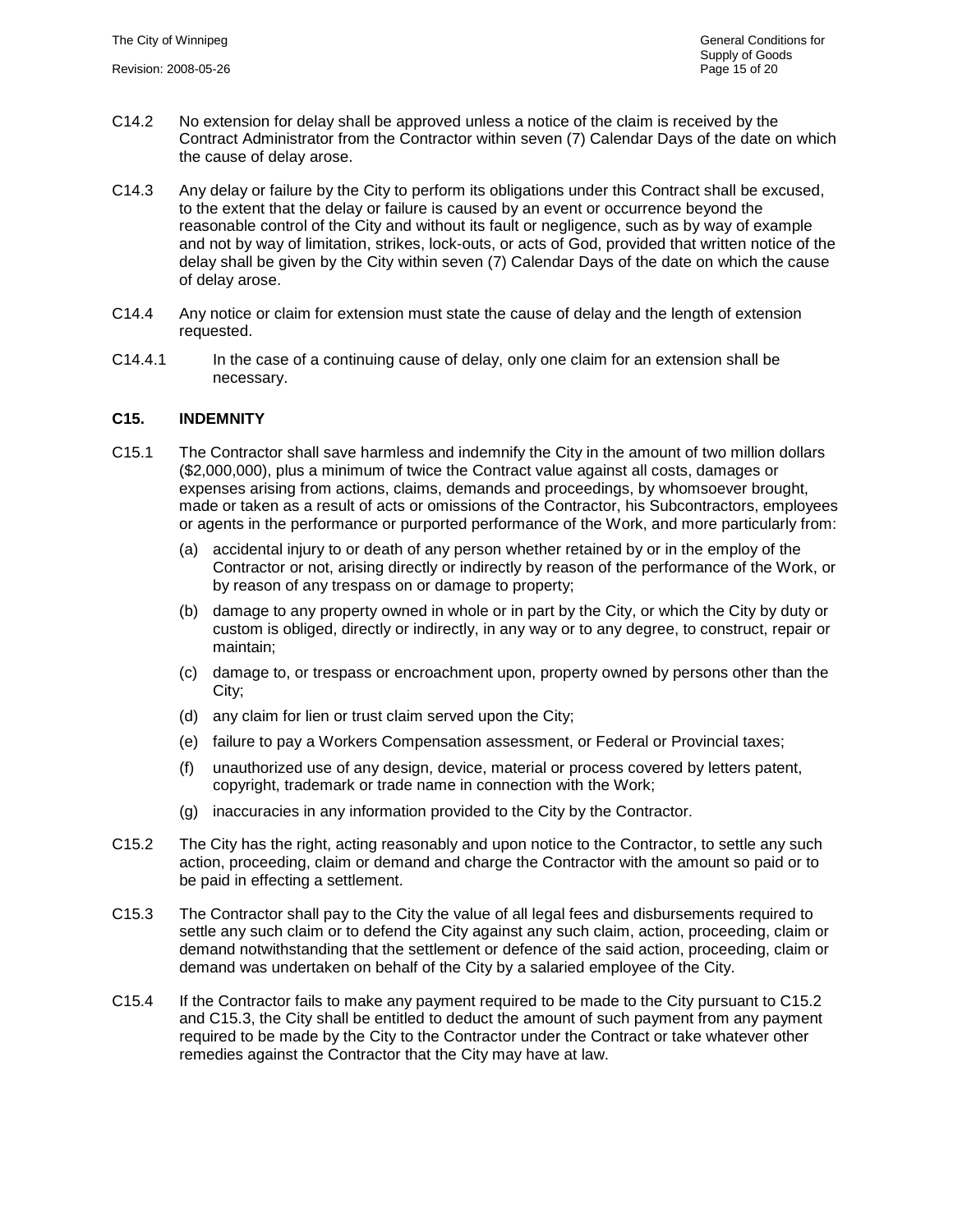# <span id="page-16-0"></span>**C16. EVENTS OF DEFAULT**

- C16.1 An event of default will be deemed to have occurred if the Contractor:
	- (a) abandons the Work; or
	- (b) is adjudged bankrupt or files for bankruptcy, becomes insolvent, makes a general assignment for the benefit of his creditors, or has a receiver or liquidator appointed in respect of his assets; or
	- (c) is not performing or has not been performing the Work, or any part thereof, in a sound and workmanlike manner and in all respects in strict conformity with the Contract; or
	- (d) is not progressing continuously with the Work or any part thereof, and in such a manner as to ensure the completion of the Work or any part thereof, in accordance with the work schedule; or
	- (e) fails to repair, replace or otherwise remedy any defective or deficient Work, or to remove any defective or deficient material; or
	- (f) fails to remedy defects or deficiencies during the warranty period in the manner and within the time periods specified by the Contract Administrator; or
	- (g) fails to make prompt payment to his Subcontractors, his employees or on account of the purchase or rental of Plant or material; or
	- (h) fails to promptly secure a discharge of a claim for lien or trust claim served upon the City; or
	- (i) fails to comply with any laws, by-laws or statutory regulations; or
	- (j) fails to provide competent supervision at the Site; or
	- (k) fails to submit any schedules, documents or information required by the Contract; or
	- (l) refuses or neglects to comply with an order given by the Contract Administrator; or
	- (m) commits any other breach of the Contract.
- C16.2 Any provision of the Contract may be waived only by express waiver in writing by the Contract Administrator. No express waiver of any provision shall imply the waiver of any other provision.

# <span id="page-16-1"></span>**C17. CITY'S RIGHTS AND REMEDIES**

#### **General**

- C17.1 If an event of default has occurred, the City may do any one or more of the following:
	- (a) withhold or retain the whole or part of any payment;
	- (b) take the whole of the Work, or any part or parts thereof out of the control of the Contractor;
	- (c) demand payment for any amount owed to the City;

all as more particularly set forth in [C17.3](#page-16-2) to [C17.14](#page-17-1) below.

C17.2 The duties and obligations imposed upon the Contractor by the Contract and the rights and remedies available to the City hereunder shall be in addition to and not a limitation of any duties, obligations, rights and remedies otherwise imposed upon the Contractor or available to the City at law.

#### **Withholding of Payment**

- <span id="page-16-2"></span>C17.3 If an event of default has occurred, the City may withhold or retain the whole or part of any payment to the Contractor.
- C17.4 The City may apply the amount withheld or retained to: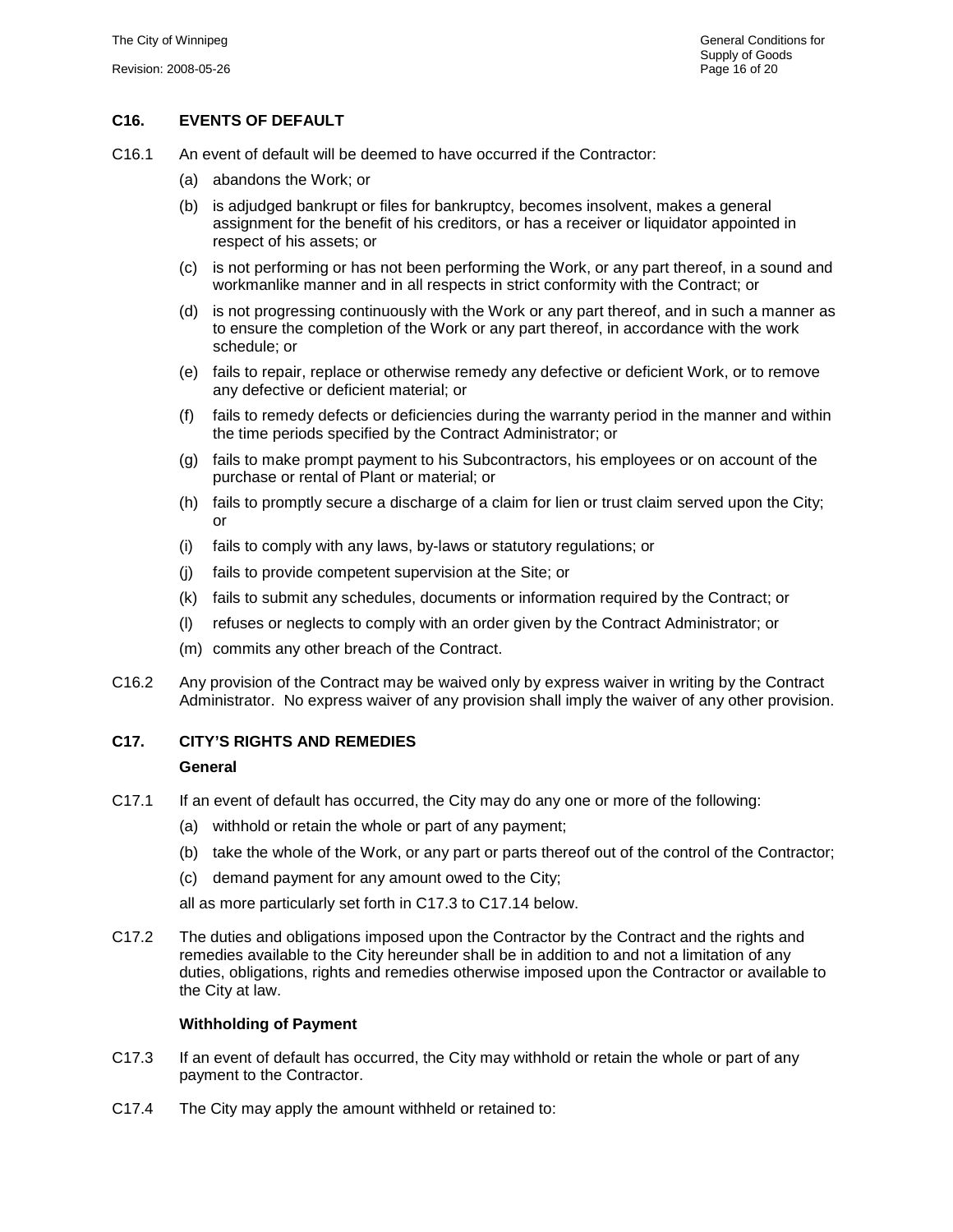- (a) pay any person to whom the Contractor is indebted in respect of material, labour or services furnished for the Work;
- (b) secure the discharge of a lien or trust claim served upon the City;
- (c) indemnify, compensate or reimburse the City for amounts paid or costs incurred by the City in connection with the event of default.
- C17.5 Payment of such amounts shall discharge the City's liability to the Contractor to the same extent as payment directly to him.
- C17.6 Upon remedy of the event of default, any amount remaining from the amount withheld will be released to the Contractor.

#### **Taking the Work out of the Contractor's Control**

- <span id="page-17-2"></span>C17.7 If an event of default has occurred, the City may, without process or action at law, upon giving the Contractor notice, take the whole of the Work, or any part or parts thereof out of the control of the Contractor.
- C17.8 Upon such notice being given to the Contractor, he shall immediately discontinue the Work or any part or parts thereof specified in the said notice.
- C17.9 The taking of the Work or any part thereof out of the Contractor's control pursuant to [C17.7](#page-17-2) shall not relieve or discharge the Contractor from any obligation under the Contract or imposed upon him by law except the obligation to complete the performance of that part of the Work that was taken out of the Contractor's control.
- C17.10 The City shall have the right, subject to [C18,](#page-17-0) to complete, by contract or with its own forces, the Work taken out of the Contractor's control. The City shall not be required to obtain the lowest price to complete the Work taken out of the Contractor's control.
- C17.11 If the cost to the City of completing the Work or portion thereof as aforesaid is less than the amount to which the Contractor would have been entitled under the Contract for so doing, the Contractor shall have no claims in respect thereof against the City. If the cost of the Work performed by the City is more than the amount to which the Contractor would have been entitled under the Contract for the same Work, the City shall have a claim against the Contractor for such excess costs.
- C17.12 When any portion of the Work is being carried on by the City, by contract or otherwise, the Contractor shall continue to perform the remainder of the Work in accordance with the Contract, and in such manner as in no way to hinder or interfere with the persons performing the portion of the Work being carried on by the City.

#### **Demand for Payment**

- C17.13 If an event of default has occurred, the City may demand payment from the Contractor for amounts paid or costs incurred by the City in connection with the event of default.
- <span id="page-17-1"></span>C17.14 The Contractor shall, within seven (7) Calendar Days of receipt of a notice from the City, pay the City the amount set out in the notice.

# <span id="page-17-0"></span>**C18. SURETY'S OPTION TO ASSUME THE CONTRACT**

C18.1 When a Performance Bond is a requirement of the Contract and the City has given notice to the Contractor that the Work or part thereof has been taken out of the Contractor's control, the City shall promptly provide the Surety with a copy of such notice.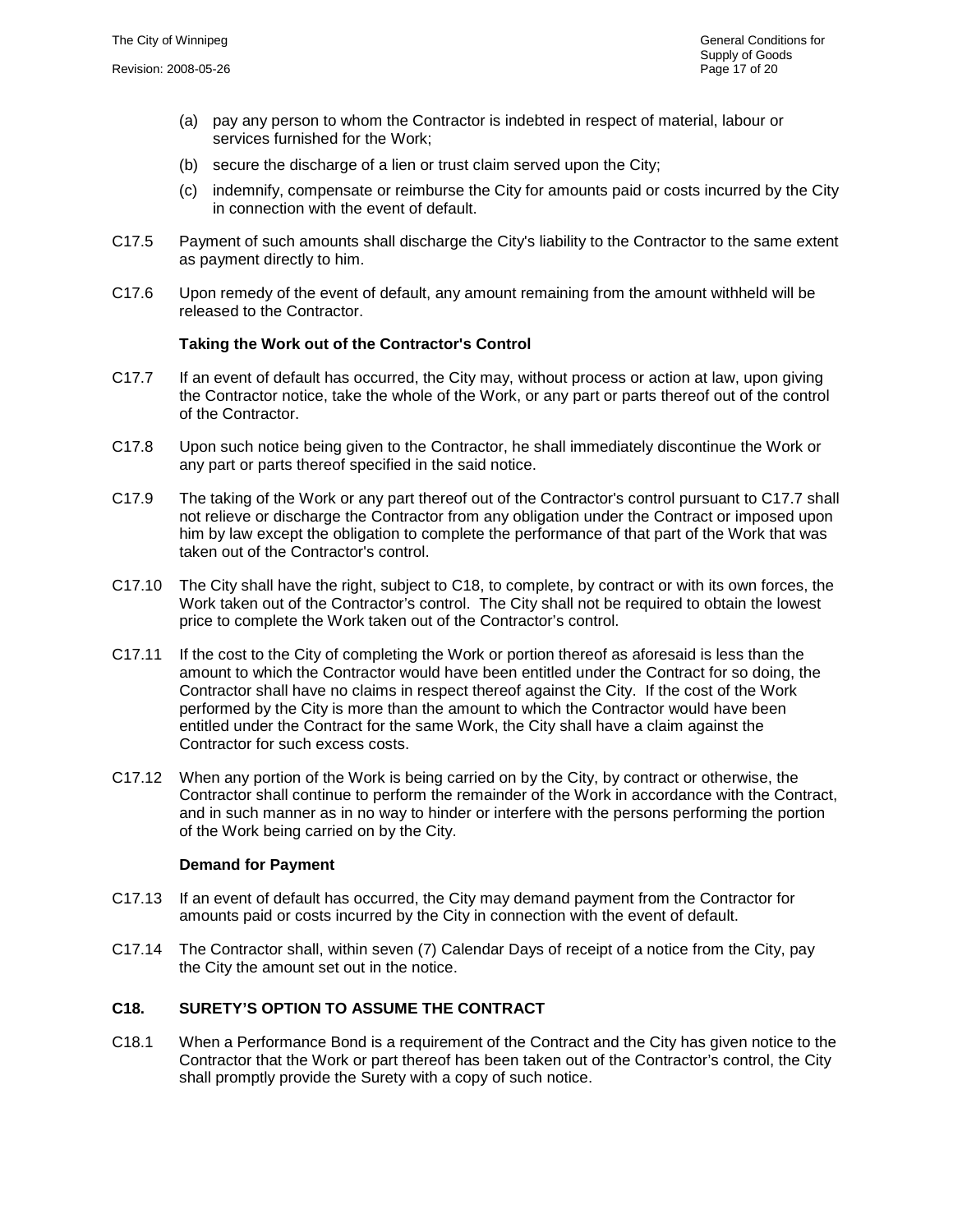- C18.2 The Surety may, at its option, assume the Contract in respect of the Work specified in the notice and proceed to perform same.
- C18.2.1 The Surety shall advise the City whether it intends to exercise such option within fourteen (14) Calendar Days after the date on which the Surety is provided with a copy of the notice given to the Contractor.
- C18.2.2 The said option shall expire if the Surety fails to so advise the City within the time specified.
- C18.3 If the Surety has exercised its option in accordance with the foregoing, it shall take the Contractor's place in all respects. The Surety shall be bound by all terms and conditions of the Contract and shall be paid in accordance with the terms of the Contract for all Work performed by it.
- C18.4 The Surety may, with the consent of the City, subcontract the Work so taken over or any portion thereof.

# <span id="page-18-0"></span>**C19. CONTRACTOR'S RIGHT TO APPEAL**

- C19.1 If the Contractor disagrees with a determination or order of the Contract Administrator he may, within seven (7) Calendar Days after receiving notice of the Contract Administrator's determination or order, notify the Chief Administrative Officer of his appeal with respect thereto and request a determination thereon from the Chief Administrative Officer.
- C19.2 If the Contractor disagrees with the Chief Administrative Officer's determination he may request that the dispute be referred to arbitration in accordance with [C20,](#page-18-1) by providing notice to the Chief Administrative Officer within seven (7) Calendar Days after receiving notice of the Chief Administrative Officer's determination.
- C19.3 If the Contractor neglects or fails to observe fully and faithfully the above conditions, he shall be deemed to have accepted the Contract Administrator's determination and to have waived any said claim, at law or otherwise.

# <span id="page-18-1"></span>**C20. ARBITRATION**

#### **Requests for Arbitration**

- C20.1 If, at any time before the termination of the warranty period, any dispute, difference or question shall arise between the City and the Contractor regarding the Work, then any such dispute, difference or question may, with the consent of the Chief Administrative Officer, on behalf of the City, and the Contractor, be referred to arbitration.
- C20.2 The party desiring arbitration (the "Requesting Party") shall request the consent of the other party (the "Other Party") to refer a particular dispute, difference or question to arbitration.
- C20.3 The Other Party shall reply to the request within seven (7) Calendar Days of receiving same.

#### **Referral to a Single Arbitrator**

- C20.4 If the Other Party has consented to arbitration, the Requesting Party shall nominate an arbitrator (the "Requesting Party's Nominee") within seven (7) Calendar Days of receiving the reply. The Other Party shall have seven (7) Calendar Days after receiving notice of the nomination to accept or reject the Requesting Party's Nominee.
- C20.5 If the Other Party accepts the Requesting Party's Nominee, the dispute, difference or question shall be promptly referred to him.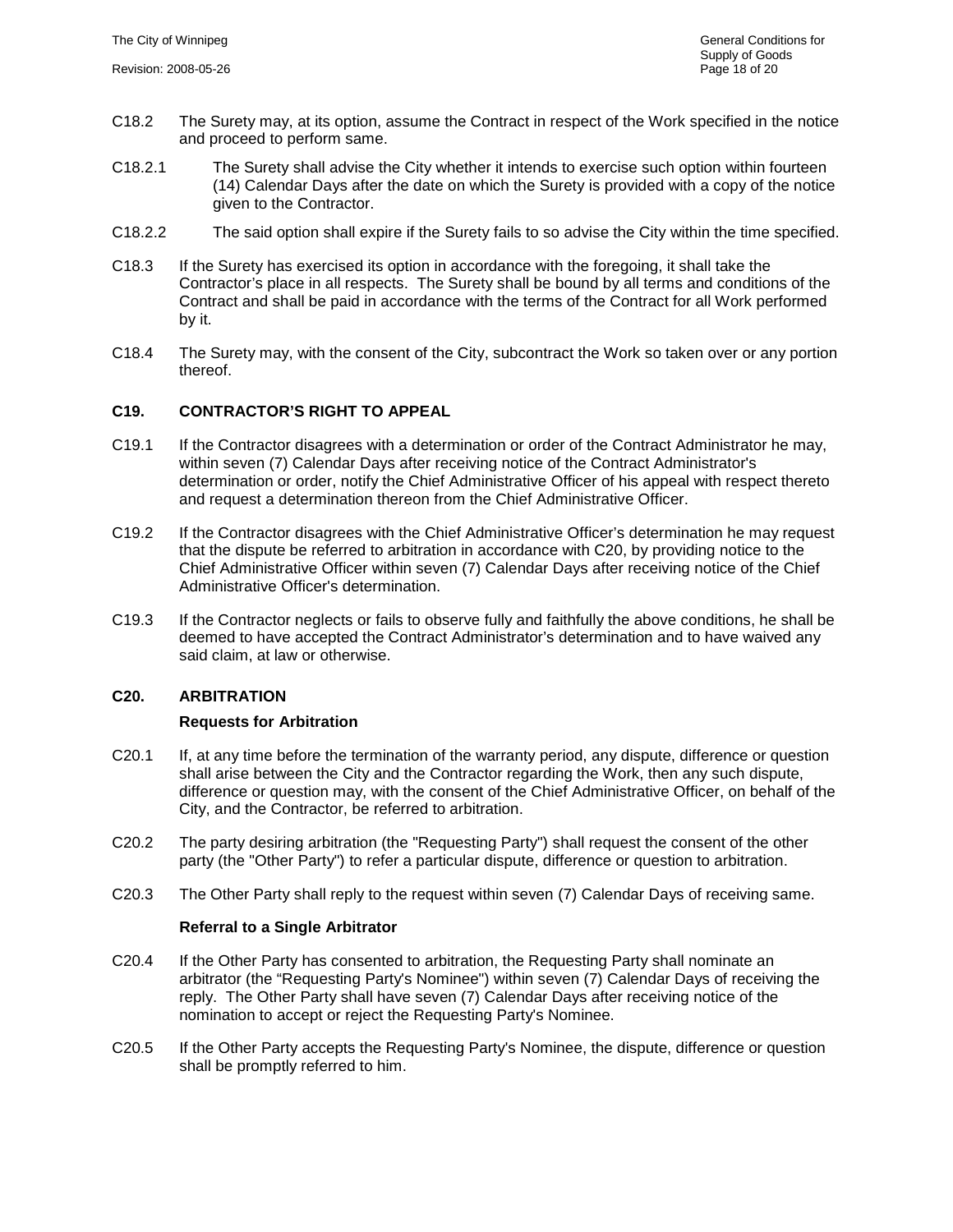#### **Referral to a Panel of Arbitrators**

- <span id="page-19-1"></span>C20.6 If the Other Party rejects the Requesting Party's Nominee, it shall, within seven (7) Calendar Days of rejection, appoint its own arbitrator.
- <span id="page-19-2"></span>C20.7 The Requesting Party shall, within seven (7) Calendar Days of receiving the Other Party's rejection, appoint its own arbitrator.
- C20.8 The arbitrators appointed under [C20.6](#page-19-1) and [C20.7](#page-19-2) shall, within seven (7) Calendar Days of the date on which the last of them was appointed, appoint a third arbitrator (the "Panel Chair") who will act as chair of the arbitration panel.

#### **General**

- C20.9 The Arbitration Act (Manitoba) or any successor legislation thereto shall apply to the arbitration in all respects except as expressly otherwise provided in these General Conditions.
- C20.10 The single arbitrator or the Panel Chair, as the case may be, shall determine the procedure to be followed in the arbitration, which shall be consistent with The Arbitration Act (Manitoba) or any successor legislation thereto.
- C20.11 Where the matter proceeds with a single arbitrator, each party shall be responsible for its own legal expenses, expenses to produce expert evidence or other expenses voluntarily incurred, and for an equal share of the fees and expenses of the single arbitrator and of any other expenses related to the arbitration.
- C20.12 Where the matter proceeds with an arbitration panel, each party shall be responsible for its own legal expenses, expenses to produce expert evidence or other expenses voluntarily incurred, for the fees and expenses of the arbitrator appointed by it, and for an equal share of the fees and expenses of the Panel Chair and of any other expenses related to the arbitration.

# <span id="page-19-0"></span>**C21. NOTICES**

- C21.1 All notices, requests, nominations, consents, approvals, statements, authorizations, documents or other communications required or permitted to be given under the Contract shall be in writing and shall be delivered by hand, by facsimile transmission (fax) or by mail.
- C21.2 All notices, requests, nominations, consents, approvals, statements, authorizations, documents or other communications to the City, except as expressly otherwise required in C21.3 or C21.4, or elsewhere in the Contract, shall be sent to the attention of the Contract Administrator.
- C21.3 All notices of appeal to the Chief Administrative Officer shall be sent to the attention of the Chief Administrative Officer at the following address:

The City of Winnipeg Attn: Chief Financial Officer Office of the Chief Administrative Officer Susan A. Thompson Building 2nd Floor, 510 Main Street Winnipeg MB R3B 1B9

C21.4 All notices, requests, nominations, consents, approvals, statements, authorizations, documents or other communications required to be submitted or returned to the City Solicitor shall be sent to the following address or facsimile number:

The City of Winnipeg Legal Services Division Attn: City Solicitor